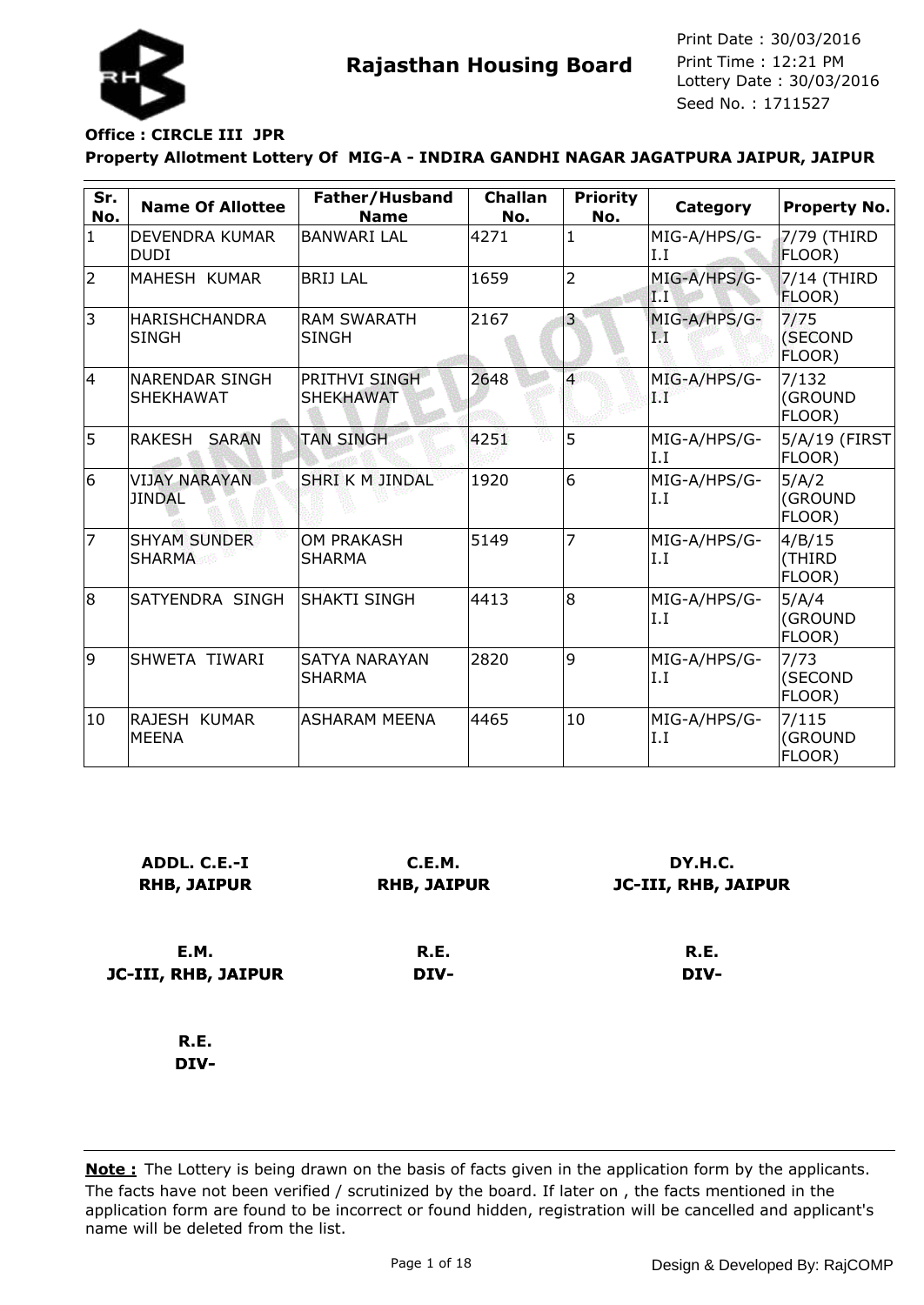

# **Office : CIRCLE III JPR**

#### **Property Allotment Lottery Of MIG-A - INDIRA GANDHI NAGAR JAGATPURA JAIPUR, JAIPUR**

| Sr.<br>No. | <b>Name Of Allottee</b>                | Father/Husband<br><b>Name</b>        | <b>Challan</b><br>No. | <b>Priority</b><br>No. | Category             | <b>Property No.</b>         |
|------------|----------------------------------------|--------------------------------------|-----------------------|------------------------|----------------------|-----------------------------|
| 11         | <b>KRISHAN KUMAR</b><br><b>SETHI</b>   | <b>SOHAN SINGH</b>                   | 2308                  | 11                     | MIG-A/HPS/G-<br>I.I  | 7/41<br>(SECOND<br>FLOOR)   |
| 12         | <b>VINOD KUMAR</b><br><b>GOTHARWAL</b> | <b>RAM GOPAL</b><br><b>GOTHARWAL</b> | 3613                  | 12                     | MIG-A/HPS/G-<br>4. I | 4/B/22<br>(SECOND<br>FLOOR) |
| 13         | ANIL KUMAR DUDI                        | TARACHAND DUDI                       | 4657                  | 13 <sup>7</sup>        | MIG-A/HPS/G-<br>ТĽ   | 7/91<br>(SECOND<br>FLOOR)   |
| 14         | SHANTANU                               | SHARMA KUMAR JEEV                    | 4472                  | 14                     | MIG-A/HPS/G-<br>I.I  | 7/55 (FIRST<br>FLOOR)       |
| 15         | ANEESH DAYMA                           | <b>SATYA NARAYAN</b><br><b>DAYMA</b> | 4819                  | 15                     | MIG-A/HPS/G-<br>I.I  | 7/71 (FIRST<br>FLOOR)       |
| 16         | <b>RAMESH KUMAR</b><br><b>SHARMA</b>   | <b>SITA RAM SHARMA</b>               | 2418                  | 16                     | MIG-A/HPS/G-<br>I.I  | 7/13 (THIRD<br>FLOOR)       |
| 17         | <b>GOVIND NARAIN</b><br><b>SHARMA</b>  | <b>BABU LAL SHARMA</b>               | 3368                  | 17                     | MIG-A/HPS/G-<br>I.I  | 4/B/23<br>(THIRD<br>FLOOR)  |
| 18         | SEEMA<br><b>SHARMA</b>                 | DEVENDRA KUMAR<br><b>PATHAK</b>      | 3067                  | 18                     | MIG-A/HPS/G-<br>I.I  | 7/59<br>(SECOND<br>FLOOR)   |
| 19         | <b>UMESH KUMAR</b><br><b>PAREEK</b>    | RAMESHWAR PAREEK 2178                |                       | 20                     | MIG-A/HPS/G-<br>I.I  | 4/B/8 (FIRST<br>FLOOR)      |
| 20         | <b>RAMESH PRAKASH</b><br><b>GOYAL</b>  | LATE BHAGWAN DAS<br><b>GOYAL</b>     | 3801                  | $\mathbf{1}$           | MIG-A/HPS/G-<br>I.II | 7/83<br>(GROUND<br>FLOOR)   |

| ADDL. C.E.-I        | C.E.M.             | DY.H.C.             |
|---------------------|--------------------|---------------------|
| <b>RHB, JAIPUR</b>  | <b>RHB, JAIPUR</b> | JC-III, RHB, JAIPUR |
| E.M.                | R.E.               | R.E.                |
| JC-III, RHB, JAIPUR | DIV-               | DIV-                |
| R.E.<br>DIV-        |                    |                     |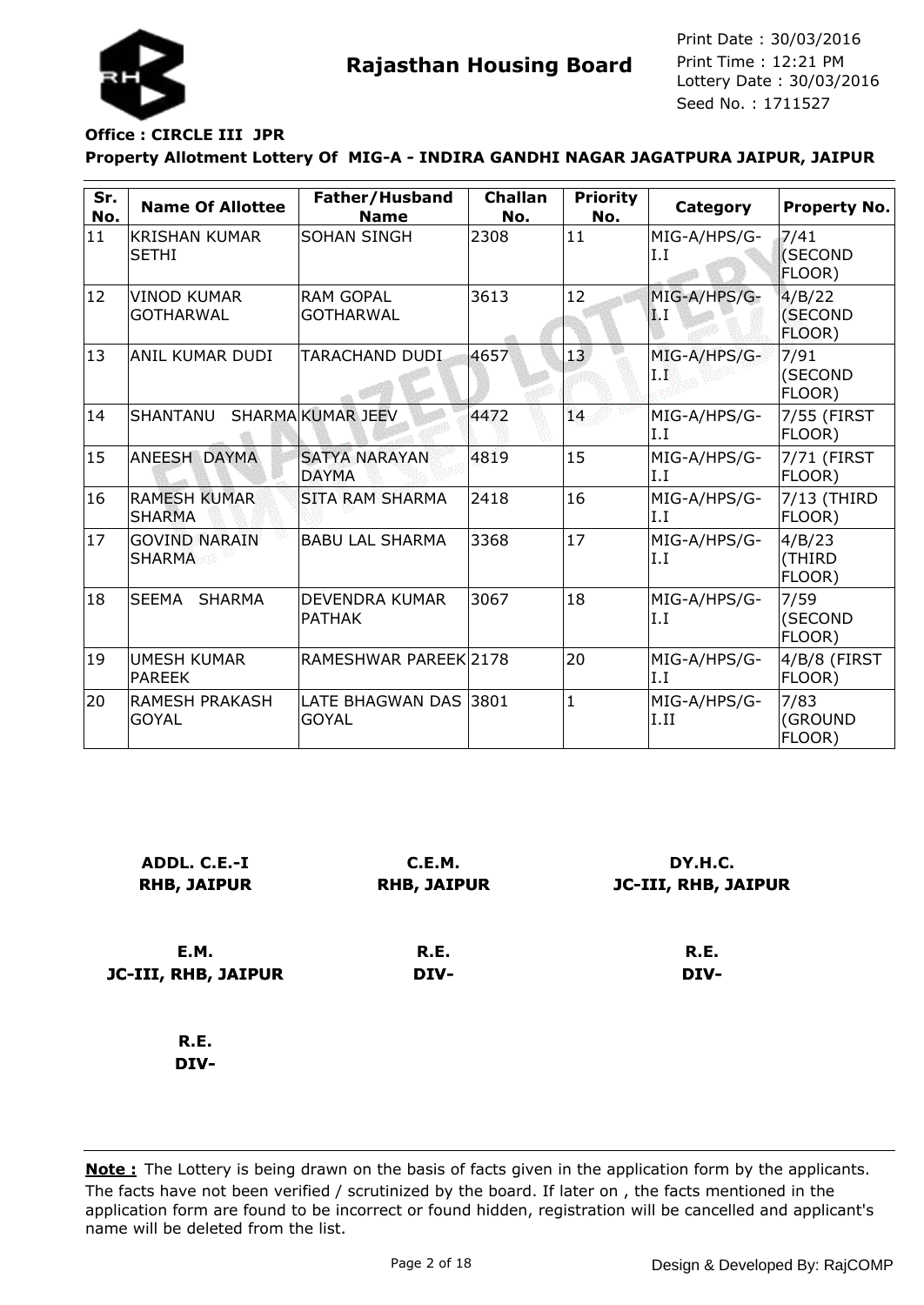

# **Office : CIRCLE III JPR**

#### **Property Allotment Lottery Of MIG-A - INDIRA GANDHI NAGAR JAGATPURA JAIPUR, JAIPUR**

| Sr.<br>No. | <b>Name Of Allottee</b>                | Father/Husband<br><b>Name</b>          | <b>Challan</b><br>No. | <b>Priority</b><br>No. | Category               | <b>Property No.</b>              |
|------------|----------------------------------------|----------------------------------------|-----------------------|------------------------|------------------------|----------------------------------|
| 21         | <b>MAN SINGH DHAKED</b>                | <b>JORAWAR SINGH</b><br><b>DHAKED</b>  | 2024                  | $\overline{2}$         | MIG-A/HPS/G-<br>I.II   | 7/84<br><b>(GROUND</b><br>FLOOR) |
| 22         | RAJESH MEENA                           | <b>BHARAT LAL MEENA</b>                | 1533                  | 3                      | MIG-A/HPS/G-<br>li. II | 7/64 (THIRD<br>FLOOR)            |
| 23         | VIJANDRA SINGH                         | LAL SINGH GURJAR                       | 1846                  | $\overline{4}$         | MIG-A/HPS/G-<br>ГØ     | 7/17<br>(GROUND<br>FLOOR)        |
| 24         | INDER KUMAR BHATT RAVI SHANKAR         | <b>BHATT</b>                           | 2016                  | 5                      | MIG-A/HPS/G-<br>I.II   | 7/114<br>(GROUND<br>FLOOR)       |
| 25         | <b>DINESH CHAND</b><br><b>DIXIT</b>    | OM PRAKASH DIXIT                       | 1791                  | 6                      | MIG-A/HPS/G-<br>I.II   | 4/B/16<br>(THIRD<br>FLOOR)       |
| 26         | <b>VINOD KUMAR</b><br><b>SHARMA</b>    | MOHAN LAL SHARMA                       | 3625                  | $\overline{7}$         | MIG-A/HPS/G-<br>I.II   | 7/119 (FIRST<br>FLOOR)           |
| 27         | <b>RAJENDRA KUMAR</b><br><b>SHARMA</b> | <b>LAXMAN RAM</b><br><b>SHARMA</b>     | 4374                  | 8                      | MIG-A/HPS/G-<br>I.II   | 7/137<br>(SECOND<br>FLOOR)       |
| 28         | MUKESH KUMAR<br><b>SHARMA</b>          | <b>NARAYAN PRASAD</b><br><b>SHARMA</b> | 2424                  | $\overline{9}$         | MIG-A/HPS/G-<br>I.II   | 7/154<br>(SECOND<br>FLOOR)       |
| 29         | RANBEER SINGH                          | <b>TEJPAL SINGH</b>                    | 3442                  | 10                     | MIG-A/HPS/G-<br>I.II   | 7/144 (THIRD<br>FLOOR)           |
| 30         | <b>BHARAT SINGH</b><br><b>GURJAR</b>   | <b>RAMCHANDRA</b><br><b>GURJAR</b>     | 4299                  | 11                     | MIG-A/HPS/G-<br>I.II   | 7/31 (THIRD<br>FLOOR)            |
| 31         | <b>NARESH KUMAR</b><br><b>SINGHAL</b>  | <b>KEDAR NATH</b>                      | 2760                  | $\mathbf{1}$           | MIG-A/HPS/G-<br>II.I   | 7/150 (FIRST<br>FLOOR)           |

| ADDL. C.E.-I<br><b>RHB, JAIPUR</b> | C.E.M.<br><b>RHB, JAIPUR</b> | DY.H.C.<br><b>JC-III, RHB, JAIPUR</b> |
|------------------------------------|------------------------------|---------------------------------------|
| E.M.                               | R.E.                         | R.E.                                  |
| <b>JC-III, RHB, JAIPUR</b>         | DIV-                         | DIV-                                  |
| R.E.                               |                              |                                       |

**DIV-**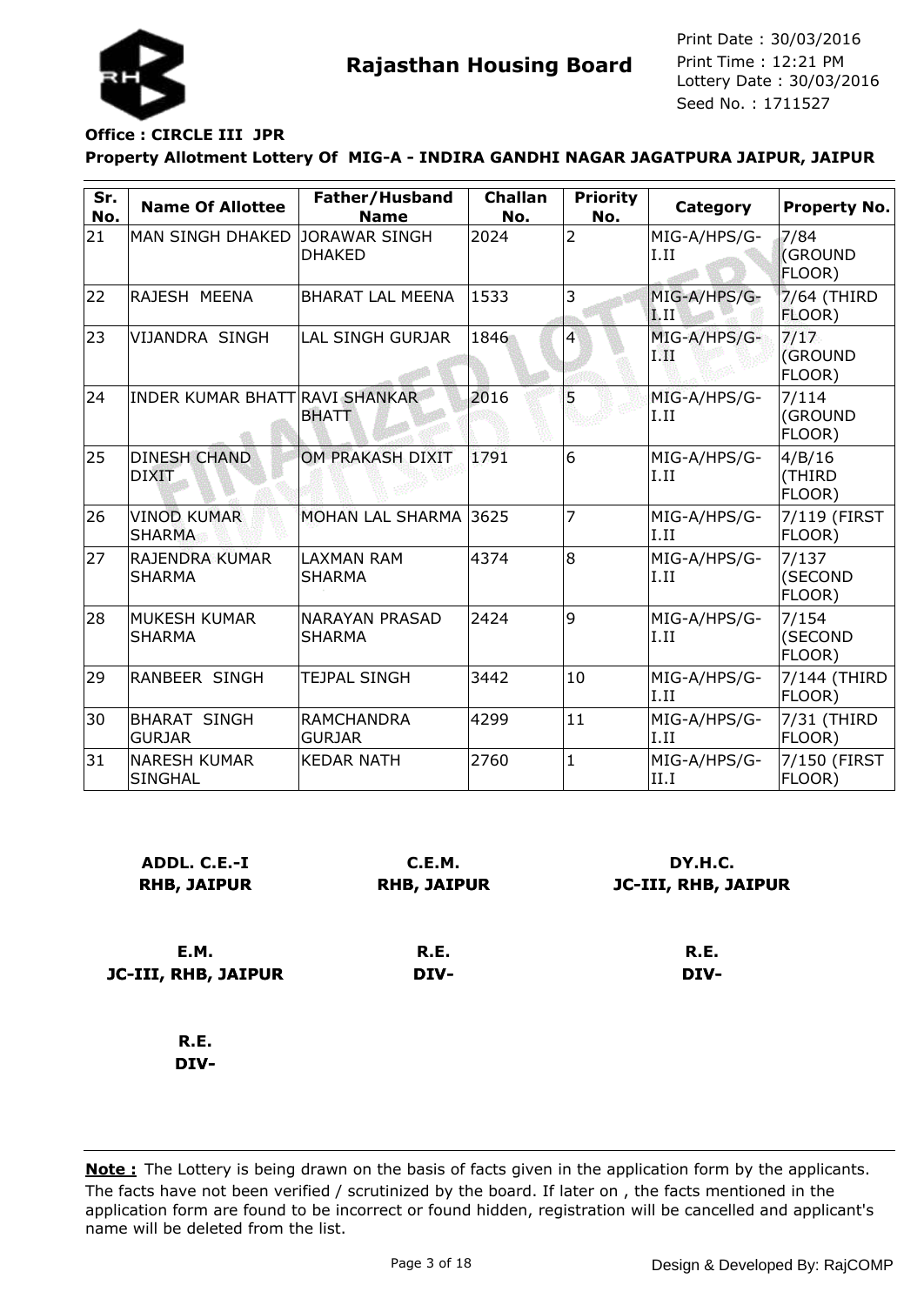

# **Office : CIRCLE III JPR**

**Property Allotment Lottery Of MIG-A - INDIRA GANDHI NAGAR JAGATPURA JAIPUR, JAIPUR**

| Sr.<br>No. | <b>Name Of Allottee</b>                 | Father/Husband<br><b>Name</b>         | <b>Challan</b><br>No. | <b>Priority</b><br>No. | Category              | <b>Property No.</b>               |
|------------|-----------------------------------------|---------------------------------------|-----------------------|------------------------|-----------------------|-----------------------------------|
| 32         | <b>GEHEE MAL</b>                        | LATE VISHAN DAS                       | 2540                  | $\overline{2}$         | MIG-A/HPS/G-<br>II.I  | 7/130<br><b>(GROUND</b><br>FLOOR) |
| 33         | <b>KALYAN SINGH</b>                     | <b>BAHADUR SINGH</b>                  | 2898                  | 3                      | MIG-A/HPS/G-<br> II.I | 5/A/15<br>(THIRD<br>FLOOR)        |
| 34         | MAHIMA<br><b>MATHUR</b>                 | RAHUL SHRIVASTAVA3460                 |                       | $\overline{4}$         | MIG-A/HPS/G-<br>ПD    | 7/27<br>(SECOND<br>FLOOR)         |
| 35         | <b>KHEM</b><br><b>CHAND</b>             | <b>CHOTH MAL</b>                      | 151.                  | Ŝ.                     | MIG-A/HPS/G-<br>II.I  | 7/122<br>(SECOND<br>FLOOR)        |
| 36         | <b>SANDEEP GUPTA</b>                    | <b>SWAROOP CHAND</b><br><b>GUPTA</b>  | 4173                  | 6                      | MIG-A/HPS/G-<br>II.I  | 7/143 (THIRD<br>FLOOR)            |
| 37         | <b>KAPIL SHARMA</b>                     | <b>OM PRAKASH</b><br><b>SHARMA</b>    | 5005                  | $\overline{7}$         | MIG-A/HPS/G-<br>II.I  | 7/102 (FIRST<br>FLOOR)            |
| 38         | <b>JAGDISH NARAYAN</b><br><b>SHARMA</b> | TODU RAM SHARMA                       | 5250                  | $\overline{8}$         | MIG-A/HPS/G-<br>II.I  | 7/39 (FIRST<br>FLOOR)             |
| 39         | SUNIL AGARWAL                           | <b>GOVIND GUPTA</b>                   | 5309                  | 9                      | MIG-A/HPS/G-<br>II.I  | 7/32 (THIRD<br>FLOOR)             |
| 40         | <b>KANTA DEVI</b><br><b>SHARMA</b>      | <b>BAL KISHAN</b><br><b>SHARMA</b>    | 5175                  | 10                     | MIG-A/HPS/G-<br>II.I  | 5/A/20 (FIRST<br>FLOOR)           |
| 41         | DIVYA ASWANI                            | NARENDRA ASWANI                       | 2494                  | 11                     | MIG-A/HPS/G-<br>II.I  | 5/A/14<br>(THIRD<br>FLOOR)        |
| 42         | <b>MAHESH KUMAR</b><br>CHANDNANI        | <b>ROOP CHAND</b><br><b>CHANDNANI</b> | 3561                  | 12                     | MIG-A/HPS/G-<br>II.I  | 7/99<br>(GROUND<br>FLOOR)         |

| ADDL. C.E.-I<br><b>RHB, JAIPUR</b> | C.E.M.<br><b>RHB, JAIPUR</b> | DY.H.C.<br><b>JC-III, RHB, JAIPUR</b> |
|------------------------------------|------------------------------|---------------------------------------|
| <b>E.M.</b>                        | R.E.                         | R.E.                                  |
| JC-III, RHB, JAIPUR                | DIV-                         | DIV-                                  |
| R.E.                               |                              |                                       |

**DIV-**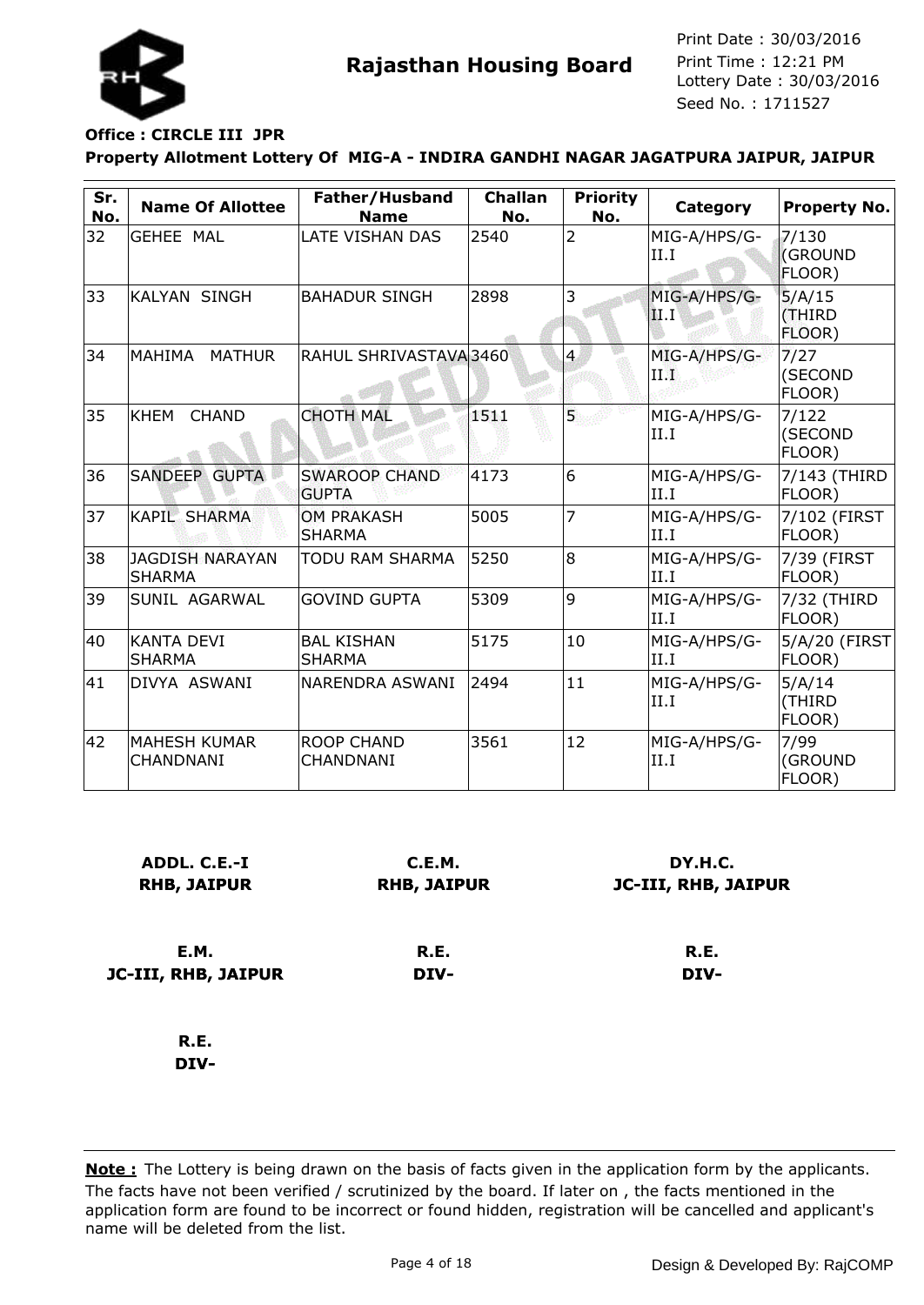

## **Office : CIRCLE III JPR**

#### **Property Allotment Lottery Of MIG-A - INDIRA GANDHI NAGAR JAGATPURA JAIPUR, JAIPUR**

| Sr.<br>No. | <b>Name Of Allottee</b>             | Father/Husband<br><b>Name</b>           | <b>Challan</b><br>No. | <b>Priority</b><br>No. | Category              | <b>Property No.</b>           |
|------------|-------------------------------------|-----------------------------------------|-----------------------|------------------------|-----------------------|-------------------------------|
| 43         | YOGENDRA KUMAR<br><b>DIXIT</b>      | <b>S.P.DIXIT</b>                        | 3501                  | 13                     | MIG-A/HPS/G-<br>II.I  | 7/88 (FIRST<br><b>FLOOR</b> ) |
| 44         | RISHI DEWANI                        | <b>SHRI KAMAL</b><br><b>DEWANI</b>      | 2606                  | 14                     | MIG-A/HPS/G-<br>III.I | $7/23$ (FIRST<br>FLOOR)       |
| 45         | <b>BHANU GOYAL</b>                  | A.K.GOYAL                               | 4671                  | 15                     | MIG-A/HPS/G-<br>FP. I | 7/109 (THIRD<br>FLOOR)        |
| 46         | SANJAY SHUKLA                       | <b>AYODHYA PRASAD</b><br><b>SHUKLA</b>  | 5008                  | $\overline{17}$        | MIG-A/HPS/G-<br>ПÄ    | 7/159 (THIRD<br>FLOOR)        |
| 47         | <b>MAHESH KUMAR</b><br><b>GUPTA</b> | <b>BHEEK NARAIN</b><br><b>KHUNTETA</b>  | 2583                  | 18                     | MIG-A/HPS/G-<br>II.I  | 7/142 (THIRD<br>FLOOR)        |
| 48         | <b>UPASANA GULATI</b>               | <b>LATE BANSI DHAR</b><br><b>GULATI</b> | 5043                  | 19                     | MIG-A/HPS/G-<br>II.I  | 5/A/9<br>(SECOND<br>FLOOR)    |
| 49         | <b>VARSHA CHHABRA</b>               | <b>DINESH CHHABRA</b>                   | 4261                  | 20                     | MIG-A/HPS/G-<br>II.I  | 4/B/13<br>(THIRD<br>FLOOR)    |
| 50         | MINTOO SINGH<br><b>RATHORE</b>      | <b>BADRI SINGH</b>                      | 3527                  | 21                     | MIG-A/HPS/G-<br>II.I  | 7/3 (GROUND<br>FLOOR)         |
| 51         | <b>ARVIND SETHI</b>                 | <b>SUBASH SETHI</b>                     | 2902                  | 22                     | MIG-A/HPS/G-<br>II.I  | 7/15 (THIRD<br>FLOOR)         |
| 52         | MAHESH<br><b>BHATI</b>              | <b>HARI PRASAD BHATI</b>                | 2228                  | 23                     | MIG-A/HPS/G-<br>II.I  | 7/93 (THIRD<br>FLOOR)         |
| 53         | PRATEEK PAREEK                      | <b>RAM PRASAD</b><br><b>PAREEK</b>      | 1611                  | 24                     | MIG-A/HPS/G-<br>II.I  | 7/40 (FIRST<br>FLOOR)         |
| 54         | <b>SEEMA SINGH</b>                  | LATE HARI HAR<br><b>SINGH</b>           | 1626                  | 25                     | MIG-A/HPS/G-<br>II.I  | 7/117 (FIRST<br>FLOOR)        |

| ADDL. C.E.-I<br><b>RHB, JAIPUR</b> | C.E.M.<br><b>RHB, JAIPUR</b> | DY.H.C.<br><b>JC-III, RHB, JAIPUR</b> |
|------------------------------------|------------------------------|---------------------------------------|
| E.M.                               | R.E.                         | R.E.                                  |
| JC-III, RHB, JAIPUR                | DIV-                         | DIV-                                  |
| R.E.                               |                              |                                       |
| DIV-                               |                              |                                       |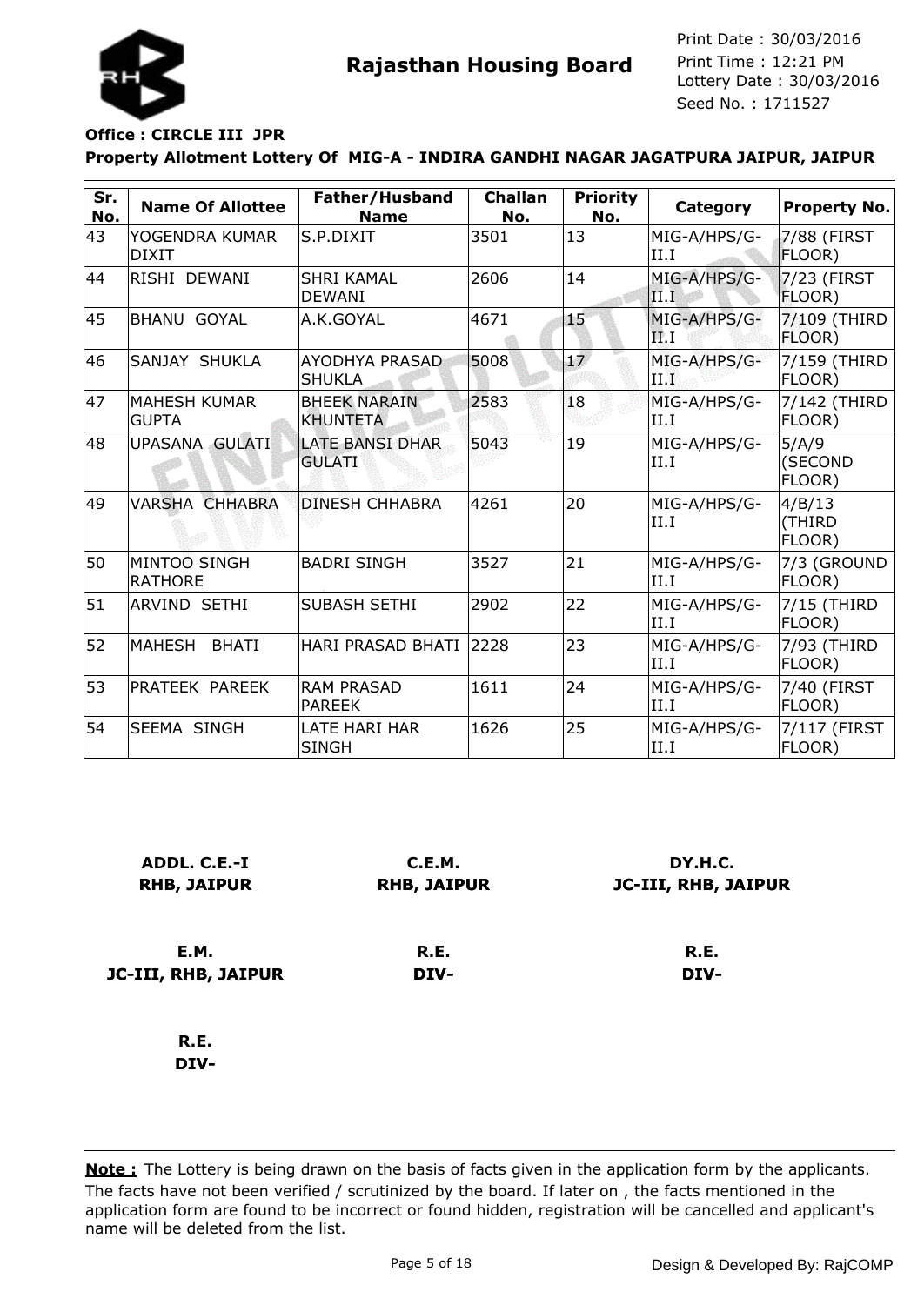

# **Office : CIRCLE III JPR**

#### **Property Allotment Lottery Of MIG-A - INDIRA GANDHI NAGAR JAGATPURA JAIPUR, JAIPUR**

| Sr.<br>No. | <b>Name Of Allottee</b>                 | Father/Husband<br><b>Name</b>         | <b>Challan</b><br>No. | <b>Priority</b><br>No. | Category              | <b>Property No.</b>        |
|------------|-----------------------------------------|---------------------------------------|-----------------------|------------------------|-----------------------|----------------------------|
| 55         | BHARAT LAL GUPTA                        | IOMPRAKASH GUPTA                      | 4723                  | 26                     | MIG-A/HPS/G-<br>II.I  | 7/106<br>(SECOND<br>FLOOR) |
| 56         | KIZIL KHAN                              | ZAKIR HUSSAIN                         | 2737                  | 27                     | MIG-A/HPS/G-<br> II.I | 7/152 (FIRST<br>FLOOR)     |
| 57         | <b>SUSHIL KUMAR</b><br><b>SETHI</b>     | <b>BABU LAL SETHI</b>                 | 1942                  | 28                     | MIG-A/HPS/G-<br>ПÅ    | 7/87 (FIRST<br>FLOOR)      |
| 58         | <b>HARI SHANKAR</b><br><b>GUPTA</b>     | <b>RAM KISHOR GUPTA</b>               | 2137                  | 29                     | MIG-A/HPS/G-<br>9.FF  | 7/46 (THIRD<br>FLOOR)      |
| 59         | <b>SANTOSH KUMAR</b><br><b>JAIN</b>     | <b>LAKHHI RAM JAIN</b>                | 3490                  | 30                     | MIG-A/HPS/G-<br>II.I  | 4/B/1<br>(GROUND<br>FLOOR) |
| 60         | <b>NARENDRA KUMAR</b><br><b>SINGHAL</b> | <b>SATISH CHAND</b><br><b>SINGHAL</b> | 3864                  | 31                     | MIG-A/HPS/G-<br>II.I  | 7/126 (THIRD<br>FLOOR)     |
| 61         | PEEYUSH SINGHAL                         | <b>KEDAR NATH</b><br><b>SINGHAL</b>   | 2613                  | 32                     | MIG-A/HPS/G-<br>II.I  | 7/34<br>(GROUND<br>FLOOR)  |
| 62         | DIVYA GOSWAMI                           | <b>HARI SINGH</b><br><b>GOSWAMI</b>   | 4756                  | 34                     | MIG-A/HPS/G-<br>II.I  | 7/103 (FIRST<br>FLOOR)     |
| 63         | <b>GAURAV</b><br><b>MATHUR</b>          | <b>V.K MATHUR</b>                     | 4858                  | 35                     | MIG-A/HPS/G-<br>II.I  | 5/A/13<br>(THIRD<br>FLOOR) |
| 64         | SANGEETA SAXENA VIKRAM SAXENA           |                                       | 1576                  | 36                     | MIG-A/HPS/G-<br>II.I  | 7/66<br>(GROUND<br>FLOOR)  |
| 65         | BHAWANA JASWANI RAMESH KUMAR            | <b>JASWANI</b>                        | 1919                  | 38                     | MIG-A/HPS/G-<br>II.I  | 4/B/6 (FIRST<br>FLOOR)     |

| ADDL. C.E.-I<br><b>RHB, JAIPUR</b> | C.E.M.<br><b>RHB, JAIPUR</b> | DY.H.C.<br><b>JC-III, RHB, JAIPUR</b> |
|------------------------------------|------------------------------|---------------------------------------|
| E.M.                               | R.E.                         | R.E.                                  |
| JC-III, RHB, JAIPUR                | DIV-                         | DIV-                                  |
| R.E.                               |                              |                                       |

**DIV-**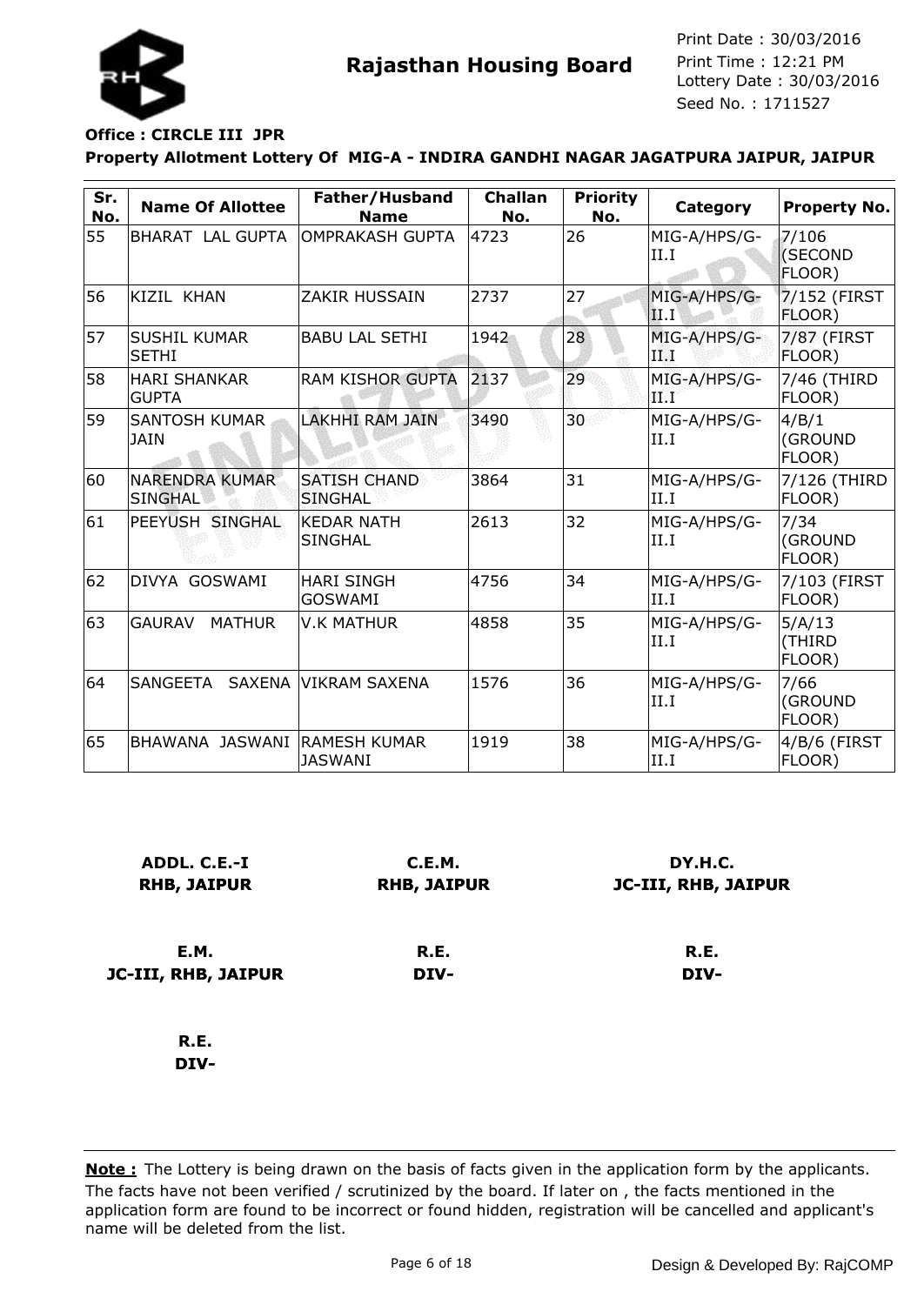

# **Office : CIRCLE III JPR**

**Property Allotment Lottery Of MIG-A - INDIRA GANDHI NAGAR JAGATPURA JAIPUR, JAIPUR**

| Sr.<br>No. | <b>Name Of Allottee</b>             | Father/Husband<br><b>Name</b>           | <b>Challan</b><br>No. | <b>Priority</b><br>No. | Category                  | <b>Property No.</b>         |
|------------|-------------------------------------|-----------------------------------------|-----------------------|------------------------|---------------------------|-----------------------------|
| 66         | NIRMAL JAIN                         | <b>CHANDRA PRAKASH</b><br><b>JAIN</b>   | 4244                  | 39                     | MIG-A/HPS/G-<br>II.I      | 7/110 (THIRD<br>FLOOR)      |
| 67         | AMIT SONI                           | PRITHVI RAJ SONI                        | 4982                  | $\overline{2}$         | MIG-A/HPS/G-<br>II.II     | 7/44<br>(SECOND<br>FLOOR)   |
| 68         | BHARTI MANGTANI                     | <b>KAPIL KUMAR</b><br>MECHARCHANDANI    | 2464                  | 3                      | MIG-A/HPS/G-<br>IMI       | 7/140<br>(SECOND<br>FLOOR)  |
| 69         | JITENDRA AGARWAL RADHA KRISHAN      | <b>AGARWAL</b>                          | 4064                  | 4                      | MIG-A/HPS/G-<br>II.II     | 7/134 (FIRST<br>FLOOR)      |
| 70         | PAVAN KUMAR<br><b>SHARMA</b>        | <b>BHAWANI SHANKAR</b><br><b>SHARMA</b> | 3369                  | 5                      | MIG-A/HPS/G-<br>II.II     | 5/A/12<br>(SECOND<br>FLOOR) |
| 71         | JEETENDRA YOGI                      | <b>RATTI RAM YOGI</b>                   | 2729                  | 6                      | MIG-A/HPS/G-<br>II.II     | 4/B/19 (FIRST<br>FLOOR)     |
| 72         | CHITRA MAHAWAR                      | <b>R G MAHAWAR</b>                      | 1546                  | $\overline{2}$         | MIG-A/HPS/G-<br>IV        | 7/158 (THIRD<br>FLOOR)      |
| 73         | <b>CHHITER MAL</b><br><b>DAYAMA</b> | <b>BALLA RAM</b>                        | 4932                  | 3                      | MIG-A/HPS/G-<br><b>IV</b> | 7/90<br>(SECOND<br>FLOOR)   |
| 74         | RAKESH PARALIYA                     | <b>PRABHU DAYAL</b><br>PARALIYA         | 3387                  | $\overline{4}$         | MIG-A/HPS/G-<br>IV        | 4/B/24<br>(THIRD<br>FLOOR)  |
| 75         | SUNITA MOURYA                       | <b>KAMAL MOHAN</b><br>IMOURYA           | 4127                  | 5                      | MIG-A/HPS/G-<br>IV        | 7/127 (THIRD<br>FLOOR)      |
| 76         | SUNIL HALDANIA                      | PUKHRAJ HALDANIA                        | 1883                  | 6                      | MIG-A/HPS/G-<br>IV        | 5/A/22<br>(SECOND<br>FLOOR) |

| ADDL. C.E.-I<br><b>RHB, JAIPUR</b> | C.E.M.<br><b>RHB, JAIPUR</b> | DY.H.C.<br>JC-III, RHB, JAIPUR |  |
|------------------------------------|------------------------------|--------------------------------|--|
| <b>E.M.</b>                        | R.E.                         | R.E.                           |  |
| <b>JC-III, RHB, JAIPUR</b>         | DIV-                         | DIV-                           |  |
| R.E.                               |                              |                                |  |
| DIV-                               |                              |                                |  |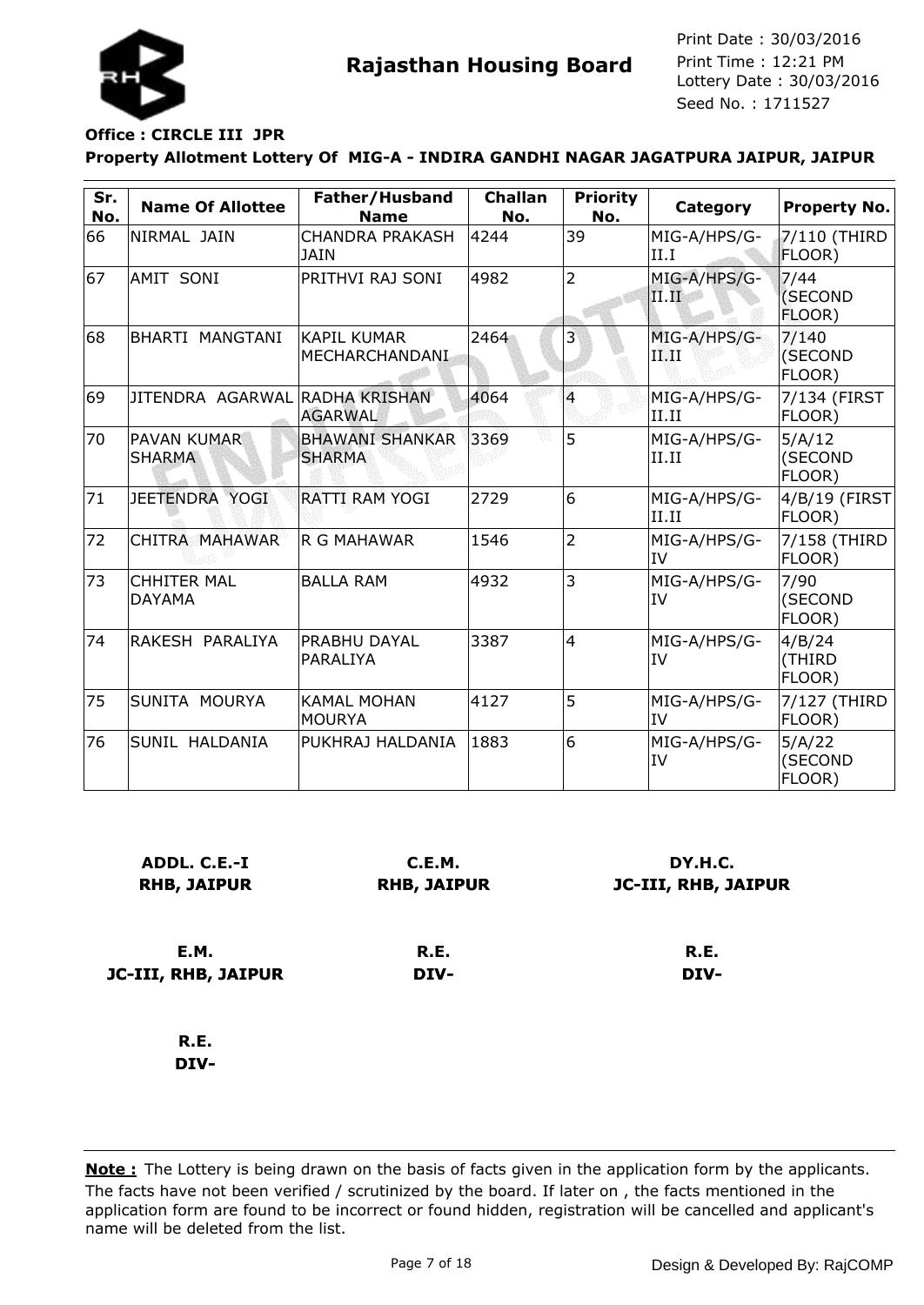

# **Office : CIRCLE III JPR**

#### **Property Allotment Lottery Of MIG-A - INDIRA GANDHI NAGAR JAGATPURA JAIPUR, JAIPUR**

| Sr.<br>No. | <b>Name Of Allottee</b>                | Father/Husband<br><b>Name</b>             | <b>Challan</b><br>No. | <b>Priority</b><br>No. | Category                  | <b>Property No.</b>         |
|------------|----------------------------------------|-------------------------------------------|-----------------------|------------------------|---------------------------|-----------------------------|
| 77         | NARENDRA RAJ<br><b>CHOUHAN</b>         | <b>PRABHU LAL</b>                         | 2469                  | 7                      | MIG-A/HPS/G-<br>IV        | 7/120 (FIRST<br>FLOOR)      |
| 78         | <b>GUDDY DEVI RAIGAR SATISH KUMAR</b>  | <b>KARADIA</b>                            | 5207                  | $\overline{8}$         | MIG-A/HPS/G-<br>IV        | 7/123<br>(SECOND<br>FLOOR)  |
| 79         | <b>GORDHAN LAL</b><br><b>KHATIK</b>    | <b>MAL CHAND</b>                          | 4919                  | 9                      | MIG-A/HPS/G-<br>IV        | 7/146<br>(GROUND<br>FLOOR)  |
| 80         | KULDEEP                                | MAHAWAR KAILASH CHANDRA<br><b>MAHAWAR</b> | 1568                  | 10                     | MIG-A/HPS/G-<br><b>IV</b> | 5/A/8 (FIRST<br>FLOOR)      |
| 81         | SEEMA RANI                             | <b>RAJENDER KUMAR</b>                     | 4587                  | 11                     | MIG-A/HPS/G-<br><b>IV</b> | 7/6 (FIRST<br>FLOOR)        |
| 82         | PAPPU RAM HARIJAN                      | PARBHATI                                  | 1674                  | 12                     | MIG-A/HPS/G-<br><b>IV</b> | 7/147<br>(GROUND<br>FLOOR)  |
| 83         | <b>CHANDRA KANTA</b><br>PILWAL         | <b>RAMESH CHAND</b><br>PILWAL             | 4204                  | 14                     | MIG-A/HPS/G-<br>IV        | 7/97<br>(GROUND<br>FLOOR)   |
| 84         | <b>VARUN VERMA</b>                     | <b>KAILASH CHAND</b><br><b>VERMA</b>      | 5218                  | 15                     | MIG-A/HPS/G-<br>IV        | 4/B/10<br>(SECOND<br>FLOOR) |
| 85         | NARENDRA KUMAR<br><b>SINGHAL</b>       | HAJARI LAL SINGHAL 3529                   |                       | 16                     | MIG-A/HPS/G-<br>IV        | 5/A/18<br>(GROUND<br>FLOOR) |
| 86         | <b>GANESH NARAYAN</b><br><b>PAREWA</b> | <b>JAGDISH NARAYAN</b><br><b>PAREWA</b>   | 2670                  | 17                     | MIG-A/HPS/G-<br>IV        | 7/148<br>(GROUND<br>FLOOR)  |

| ADDL. C.E.-I<br><b>RHB, JAIPUR</b> | C.E.M.<br><b>RHB, JAIPUR</b> | DY.H.C.<br><b>JC-III, RHB, JAIPUR</b> |
|------------------------------------|------------------------------|---------------------------------------|
| E.M.                               | R.E.                         | R.E.                                  |
| JC-III, RHB, JAIPUR                | DIV-                         | DIV-                                  |
| R.E.<br>----                       |                              |                                       |

**DIV-**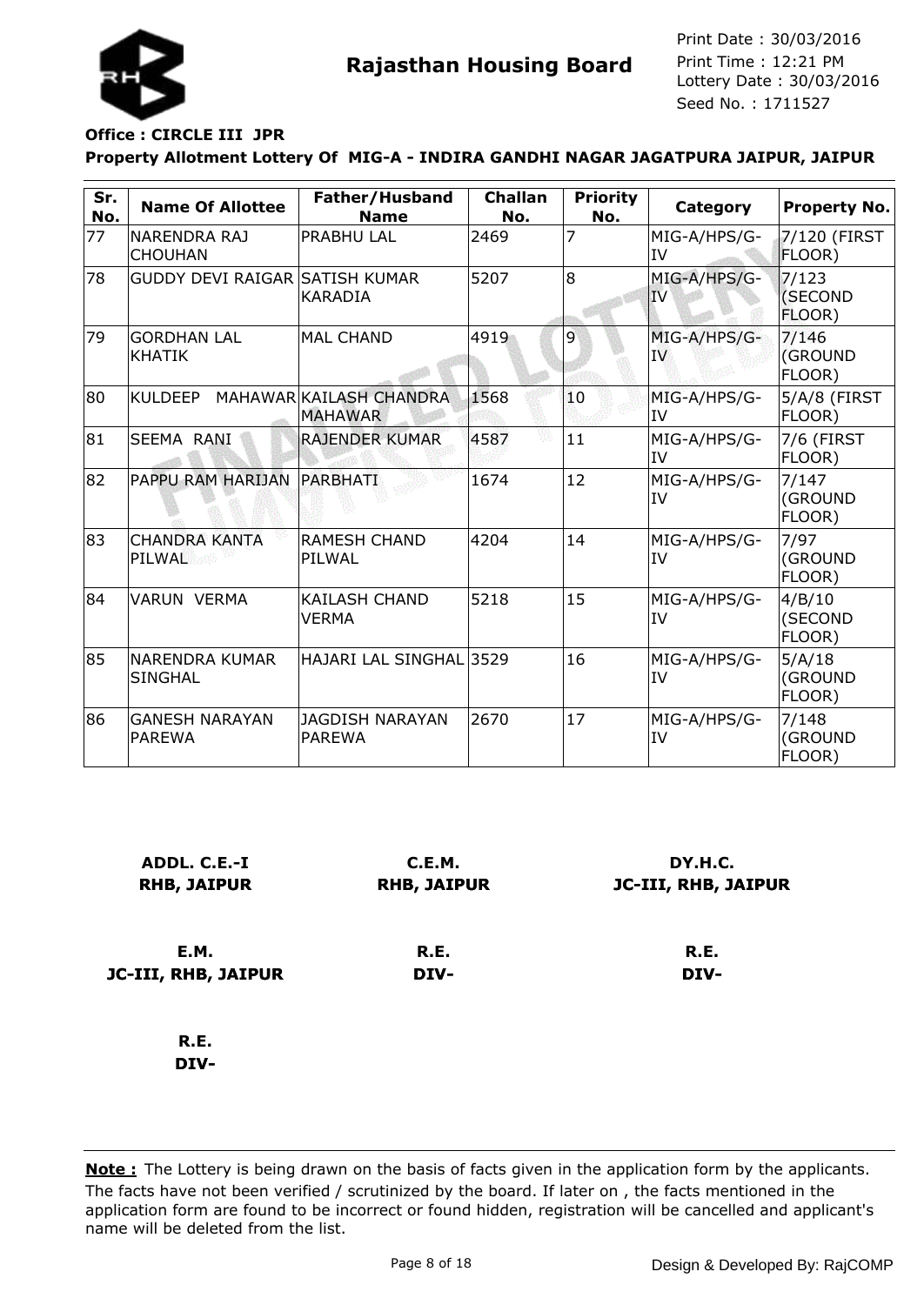

### **Office : CIRCLE III JPR**

#### **Property Allotment Lottery Of MIG-A - INDIRA GANDHI NAGAR JAGATPURA JAIPUR, JAIPUR**

| Sr.<br>No. | <b>Name Of Allottee</b>               | Father/Husband<br><b>Name</b>             | <b>Challan</b><br>No. | <b>Priority</b><br>No. | Category                   | <b>Property No.</b>        |
|------------|---------------------------------------|-------------------------------------------|-----------------------|------------------------|----------------------------|----------------------------|
| 87         | <b>MAHESH CHAND</b><br><b>MAHAWAR</b> | POORAN CHAND<br><b>MAHAWAR</b>            | 3597                  | 18                     | MIG-A/HPS/G-<br><b>IV</b>  | 7/9 (SECOND<br>FLOOR)      |
| 88         | <b>MAHESH KUMAR</b><br><b>DIVEDI</b>  | LT GANESH NARAYAN 2849<br><b>DIVEDI</b>   |                       | $\mathbf{1}$           | MIG-A/HPS/G-<br>IX.I       | 7/36<br>(GROUND<br>FLOOR)  |
| 89         | <b>BABULAL SHARMA</b>                 | LATE SH. JAGDISH<br><b>NARAYAN SHARMA</b> | 3666                  | 2                      | MIG-A/HPS/G-<br>IX.I       | 5/A/1<br>(GROUND<br>FLOOR) |
| 90         | <b>BHIM SEN TANEJA</b>                | <b>TRILOK CHAND</b><br><b>TANEJA</b>      | 3313                  | 3                      | MIG-A/HPS/G-<br>IX.I       | 5/A/3<br>(GROUND<br>FLOOR) |
| 91         | <b>CHHOTE LAL MEENA</b>               | <b>GANGYA SAHYA</b><br><b>MEENA</b>       | 2399                  | $\mathbf{1}$           | MIG-A/HPS/G-V              | 7/22 (FIRST<br>FLOOR)      |
| 92         | REKHA MEENA                           | <b>BHAGIRATH MEENA</b>                    | 1665                  | $\overline{2}$         | MIG-A/HPS/G-V              | 7/67<br>(GROUND<br>FLOOR)  |
| 93         | MANJU MEENA                           | <b>RAJESH KUMAR</b><br><b>MEENA</b>       | 2645                  | 3                      | MIG-A/HPS/G-V              | 5/A/24<br>(THIRD<br>FLOOR) |
| 94         | IRAJESH KUMAR<br><b>MEENA</b>         | <b>RAMHET MEENA</b>                       | 4795                  | $\overline{4}$         | MIG-A/HPS/G-V 7/24 (FIRST  | FLOOR)                     |
| 95         | SHRIPHOOL MEENA                       | <b>HEERA LAL MEENA</b>                    | 4099                  | 5                      | MIG-A/HPS/G-V              | 7/68<br>(GROUND<br>FLOOR)  |
| 96         | CHOTE LAL MEENA                       | <b>HARSHAIY MEENA</b>                     | 3939                  | 6                      | MIG-A/HPS/G-V 7/128 (THIRD | FLOOR)                     |

| ADDL. C.E.-I<br><b>RHB, JAIPUR</b> | C.E.M.<br><b>RHB, JAIPUR</b> | DY.H.C.<br><b>JC-III, RHB, JAIPUR</b> |
|------------------------------------|------------------------------|---------------------------------------|
| E.M.                               | R.E.                         | R.E.                                  |
| JC-III, RHB, JAIPUR                | DIV-                         | DIV-                                  |
| R.E.                               |                              |                                       |
| DIV-                               |                              |                                       |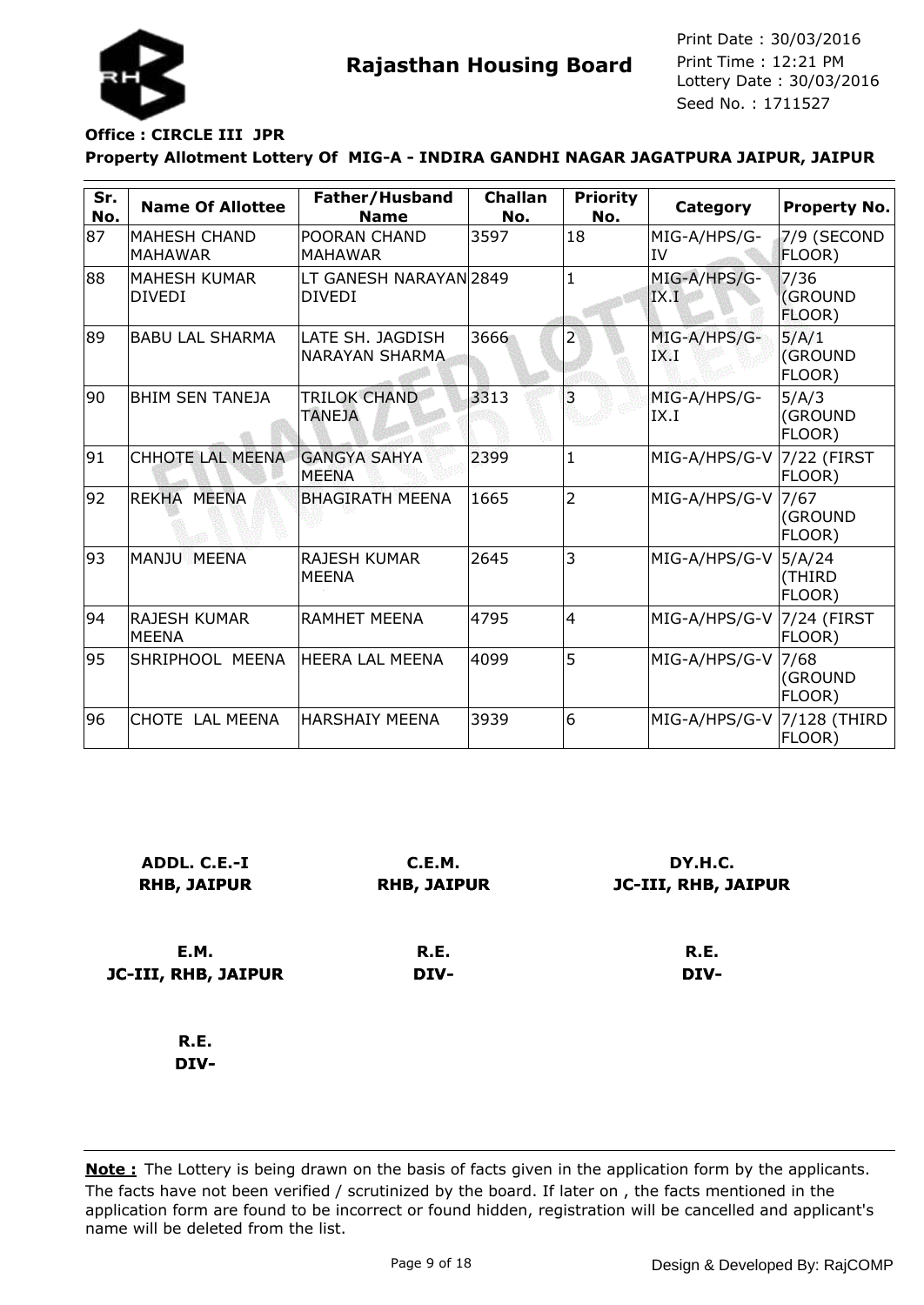

### **Office : CIRCLE III JPR**

#### **Property Allotment Lottery Of MIG-A - INDIRA GANDHI NAGAR JAGATPURA JAIPUR, JAIPUR**

| Sr.<br>No. | <b>Name Of Allottee</b>                   | Father/Husband<br><b>Name</b>          | <b>Challan</b><br>No. | <b>Priority</b><br>No. | Category                  | <b>Property No.</b>              |
|------------|-------------------------------------------|----------------------------------------|-----------------------|------------------------|---------------------------|----------------------------------|
| 97         | <b>SATYANARAYAN</b><br>CHHAWAL            | SHYAMLAL CHHAWAL 3415                  |                       | 7                      | MIG-A/HPS/G-V             | 17/74<br>(SECOND<br>FLOOR)       |
| 98         | RAJESH MEENA                              | <b>RAM LAL MEENA</b>                   | 3508                  | 8                      | MIG-A/HPS/G-V             | 7/20<br><b>(GROUND</b><br>FLOOR) |
| 99         | SUNITA MEENA                              | L N MEENA                              | 1686                  | 9                      | MIG-A/HPS/G-V             | $7/16$ (THIRD<br>FLOOR)          |
| 100        | <b>VIMAL KUMAR</b><br><b>SHEHARA</b>      | <b>SURAJ MAL MEENA</b>                 | 2594                  | 10                     | MIG-A/HPS/G-V 7/80 (THIRD | FLOOR)                           |
| 101        | GOPAL<br><b>MEENA</b>                     | <b>PRABHU MEENA</b>                    | 1640                  | 12                     | MIG-A/HPS/G-V             | $7/21$ (FIRST<br>FLOOR)          |
| 102        | <b>RADHESHYAM</b><br><b>MEENA</b>         | <b>MANGAL RAM</b>                      | 4281                  | 13                     | MIG-A/HPS/G-V             | 7/116<br>(GROUND<br>FLOOR)       |
| 103        | PRATHVI RAJ MEENA                         | RAMKHALADI MEENA 3574                  |                       | 14                     | MIG-A/HPS/G-V             | 7/26<br>(SECOND<br>FLOOR)        |
| 104        | <b>JUGAL KISHOR</b>                       | <b>KHAMMA RAM</b>                      | 4140                  | 1                      | MIG-A/HPS/G-<br>VIII      | 5/A/23<br>(THIRD<br>FLOOR)       |
| 105        | <b>DURJAN SINGH</b>                       | <b>GOVIND SINGH</b>                    | 5222                  | $\overline{2}$         | MIG-A/HPS/G-<br>VIII      | 7/98<br>(GROUND<br>FLOOR)        |
| 106        | <b>RAVINDRA SINGH</b><br><b>SHEKHAWAT</b> | <b>UMMED SINGH</b><br><b>SHEKHAWAT</b> | 2266                  | 3                      | MIG-A/HPS/G-<br>VIII      | 7/60<br>(SECOND<br>FLOOR)        |

| ADDL. C.E.-I<br><b>RHB, JAIPUR</b> | C.E.M.<br><b>RHB, JAIPUR</b> | DY.H.C.<br><b>JC-III, RHB, JAIPUR</b> |  |
|------------------------------------|------------------------------|---------------------------------------|--|
| <b>E.M.</b>                        | R.E.                         | R.E.                                  |  |
| JC-III, RHB, JAIPUR                | DIV-                         | DIV-                                  |  |
| R.E.                               |                              |                                       |  |
| DIV-                               |                              |                                       |  |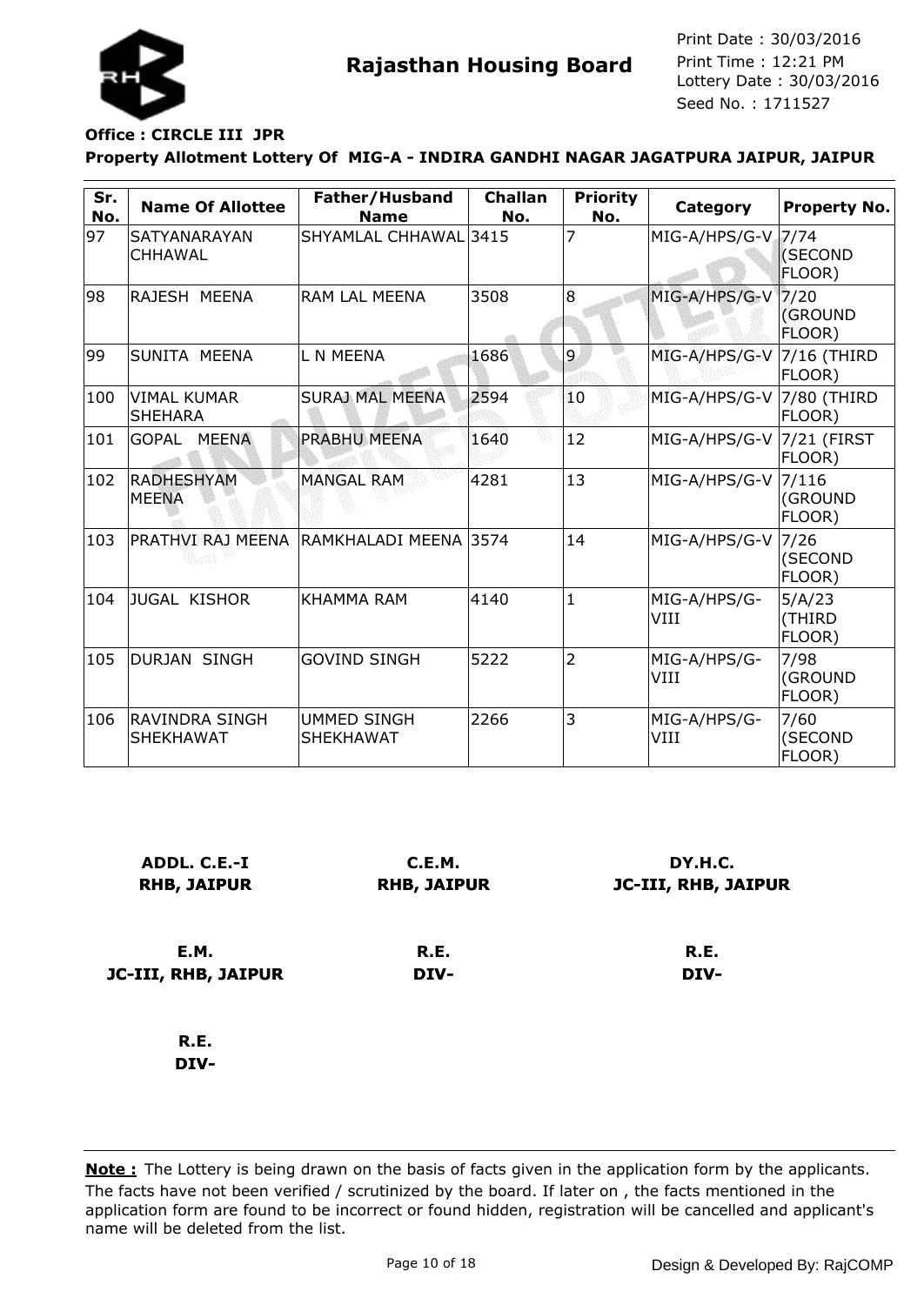

### **Property Allotment Lottery Of MIG-A - INDIRA GANDHI NAGAR JAGATPURA JAIPUR, JAIPUR Office : CIRCLE III JPR**

| Sr.<br>No.    | <b>Name Of Allottee</b>             | Father/Husband<br><b>Name</b>             | <b>Challan</b><br>No. | <b>Priority</b><br>No.  | Category            | <b>Property No.</b>         |
|---------------|-------------------------------------|-------------------------------------------|-----------------------|-------------------------|---------------------|-----------------------------|
| 107           | ANJALI<br><b>SHARMA</b>             | <b>GIRISH SHARMA</b>                      | 2156                  | 1                       | MIG-A/ORS/G-<br>I.I | 4/B/7 (FIRST<br>FLOOR)      |
| 108           | POOJA BAKSHI                        | PAWAN KUMAR<br><b>BAKSHI</b>              | 5302                  | $\overline{2}$          | MIG-A/ORS/G-<br>IГТ | 7/94 (THIRD<br>FLOOR)       |
| 109           | <b>VIMAL CHAND</b><br><b>MANGAL</b> | <b>ROOPNARAIN</b>                         | 4724                  | $\overline{\mathbf{3}}$ | MIG-A/ORS/G-<br>F.  | 7/70 (FIRST<br>FLOOR)       |
| 110           | ASHISH AGARWAL                      | <b>NARESH CHAND</b><br>GARG               | 4636                  | $\overline{4}$          | MIG-A/ORS/G-<br>ΙP  | 7/113<br>(GROUND<br>FLOOR)  |
| 111           | SHALLU<br><b>GUPTA</b>              | <b>SHRI RAM KISHORE</b><br><b>GUPTA</b>   | 5394                  | $\overline{5}$          | MIG-A/ORS/G-<br>I.I | 7/135 (FIRST<br>FLOOR)      |
| 112           | NEERAJ SHARMA                       | <b>OM PRAKASH</b><br><b>SHARMA</b>        | 1575                  | 6                       | MIG-A/ORS/G-<br>I.I | 4/B/12<br>(SECOND<br>FLOOR) |
| 113           | <b>AMIT KUMAR YADAV</b>             | RAMANAND YADAV                            | 4481                  | 8                       | MIG-A/ORS/G-<br>I.I | 7/50<br>(GROUND<br>FLOOR)   |
| 114           | <b>ARUN KUMAR YADAV</b>             | KAILASH NATH<br>YADAV                     | 3055                  | 9                       | MIG-A/ORS/G-<br>I.I | 7/78 (THIRD<br>FLOOR)       |
| 115           | <b>VISHNU KUMAR</b><br><b>MEENA</b> | <b>JAWAHAR LAL</b><br><b>MEENA</b>        | 2663                  | 10                      | MIG-A/ORS/G-<br>I.I | 7/29 (THIRD<br>FLOOR)       |
| 116           | <b>KRISHAN KUMAR</b>                | <b>MANOHAR LAL</b>                        | 3385                  | 11                      | MIG-A/ORS/G-<br>I.I | 7/72 (FIRST<br>FLOOR)       |
| $ 117\rangle$ |                                     | ANJALI SURESH JAIN SURESH KUMAR JAIN 2752 |                       | 12                      | MIG-A/ORS/G-<br>I.I | 7/82<br>(GROUND<br>FLOOR)   |

| ADDL. C.E.-I<br><b>RHB, JAIPUR</b> | C.E.M.<br><b>RHB, JAIPUR</b> | DY.H.C.<br>JC-III, RHB, JAIPUR |
|------------------------------------|------------------------------|--------------------------------|
| <b>E.M.</b>                        | R.E.                         | R.E.                           |
| JC-III, RHB, JAIPUR                | DIV-                         | DIV-                           |
| R.E.                               |                              |                                |
| DIV-                               |                              |                                |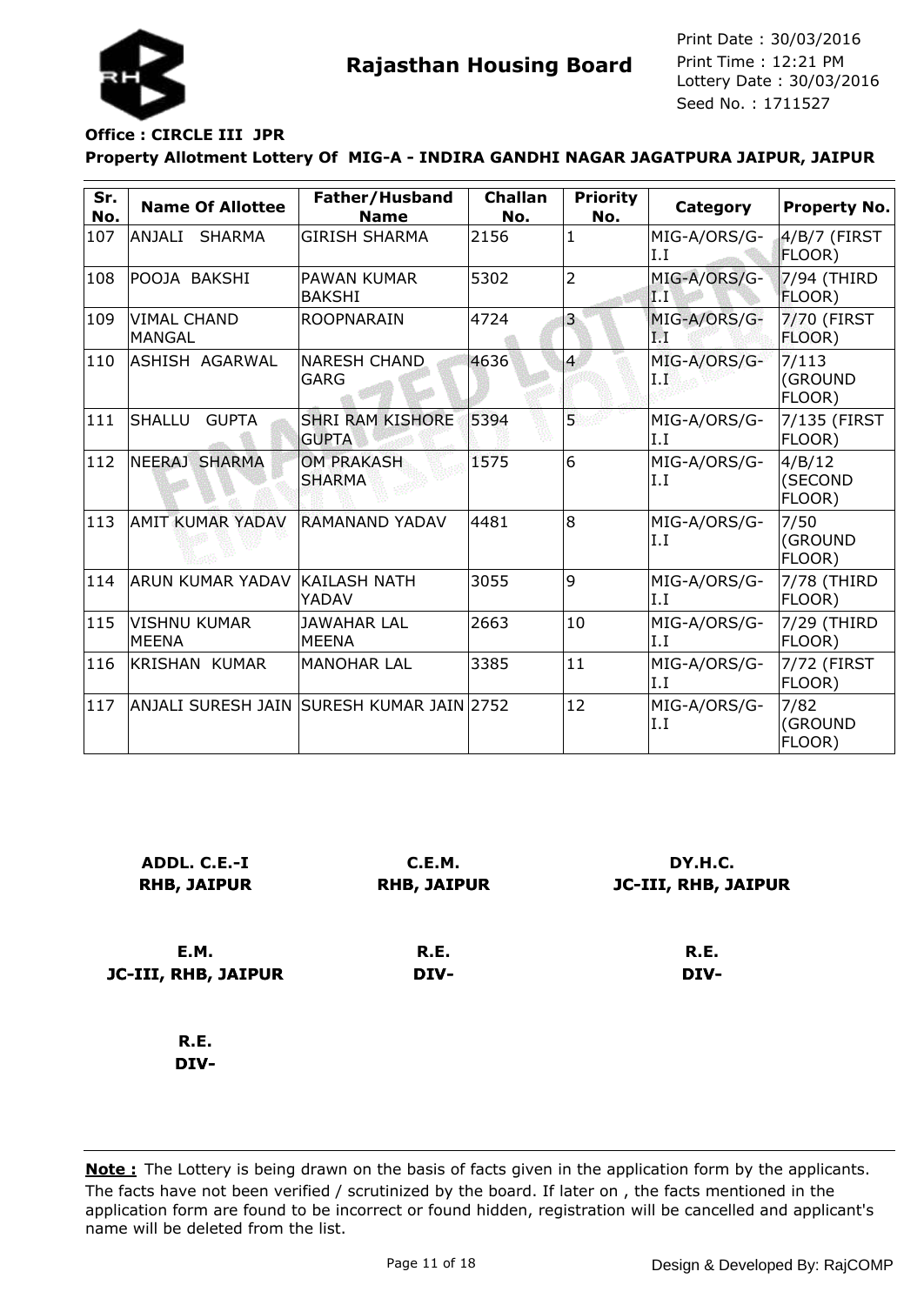

### **Office : CIRCLE III JPR**

#### **Property Allotment Lottery Of MIG-A - INDIRA GANDHI NAGAR JAGATPURA JAIPUR, JAIPUR**

| Sr.<br>No. | <b>Name Of Allottee</b>                 | Father/Husband<br><b>Name</b>          | <b>Challan</b><br>No. | <b>Priority</b><br>No. | Category              | <b>Property No.</b>        |
|------------|-----------------------------------------|----------------------------------------|-----------------------|------------------------|-----------------------|----------------------------|
| 118        | MANOJ KUMAR                             | PURARAM POTTER                         | 1888                  | 13                     | MIG-A/ORS/G-<br>I.I   | 7/76<br>(SECOND<br>FLOOR)  |
| 119        | VIKAS KHANDELWAL SHYAM LAL              |                                        | 2733                  | 14                     | MIG-A/ORS/G-<br>ÎΙ.   | 7/62 (THIRD<br>FLOOR)      |
| 120        | MANOJ MANOJ                             | <b>SAT NARAIN</b>                      | 5035                  | 15                     | MIG-A/ORS/G-<br>178   | 7/133 (FIRST<br>FLOOR)     |
| 121        | MANOJ KUMAR<br><b>SHARMA</b>            | <b>MAHAVIR PRASAD</b><br><b>SHARMA</b> | 5091                  | 16                     | MIG-A/ORS/G-<br>9.PP  | 5/A/16<br>(THIRD<br>FLOOR) |
| 122        | AJEET KUMAR YADAV RAM PAL YADAV         |                                        | 2851                  | $\mathbf{1}$           | MIG-A/ORS/G-<br>I.II  | 7/77 (THIRD<br>FLOOR)      |
| 123        | NITESH<br><b>GOYAL</b>                  | <b>R B GOYAL</b>                       | 3301                  | $\overline{2}$         | MIG-A/ORS/G-<br>II.II | 7/37 (FIRST<br>FLOOR)      |
| 124        | <b>DHARMENDRA</b><br><b>KUMAR KUMAR</b> | SH. HARI SHANKAR                       | 1985                  | 3                      | MIG-A/ORS/G-<br>I.II  | 5/A/7 (FIRST<br>FLOOR)     |
| 125        | <b>BINDU GUPTA</b>                      | <b>SUSHIL KUMAR</b><br><b>GUPTA</b>    | 1711                  | $\overline{4}$         | MIG-A/ORS/G-<br>II.II | 7/2 (GROUND<br>FLOOR)      |
| 126        | PUSHPENDRA SINGH MAN PAL SINGH          |                                        | 2578                  | $\mathbf{1}$           | MIG-A/ORS/G-<br>II.I  | 7/18<br>(GROUND<br>FLOOR)  |
| 127        | <b>TARUNA</b><br><b>KHEMCHANDANI</b>    | <b>DILIP</b><br><b>KHEMCHANDANI</b>    | 5390                  | $\overline{2}$         | MIG-A/ORS/G-<br>II.I  | 7/69 (FIRST<br>FLOOR)      |
| 128        | MANJU DEVI<br><b>DHAKAR</b>             | <b>SANTOSH KUMAR</b><br><b>DHAKAR</b>  | 5955                  | 3                      | MIG-A/ORS/G-<br>II.I  | 7/11<br>(SECOND<br>FLOOR)  |
| 129        | <b>GANESH DUTT</b><br><b>GAUTAM</b>     | <b>OM PRAKASH</b><br><b>GAUTAM</b>     | 5198                  | 5                      | MIG-A/ORS/G-<br>II.I  | 7/47 (THIRD<br>FLOOR)      |

| ADDL. C.E.-I<br><b>RHB, JAIPUR</b> | C.E.M.<br><b>RHB, JAIPUR</b> | DY.H.C.<br>JC-III, RHB, JAIPUR |  |  |
|------------------------------------|------------------------------|--------------------------------|--|--|
| E.M.                               | R.E.                         | R.E.                           |  |  |
| JC-III, RHB, JAIPUR                | DIV-                         | DIV-                           |  |  |
| R.E.                               |                              |                                |  |  |

**DIV-**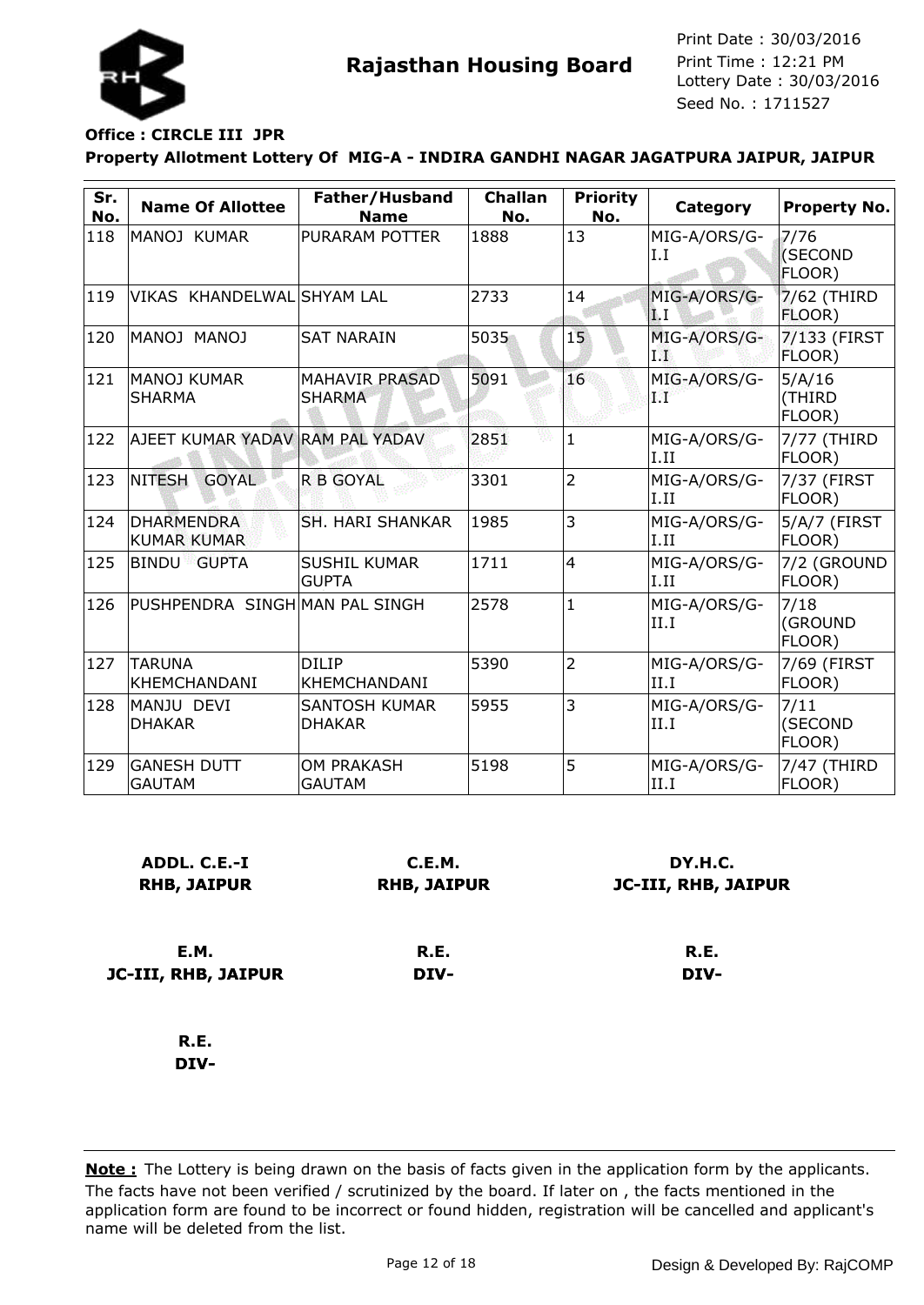

# **Office : CIRCLE III JPR**

#### **Property Allotment Lottery Of MIG-A - INDIRA GANDHI NAGAR JAGATPURA JAIPUR, JAIPUR**

| Sr.<br>No. | <b>Name Of Allottee</b>             | Father/Husband<br><b>Name</b>         | <b>Challan</b><br>No. | <b>Priority</b><br>No. | Category             | <b>Property No.</b>         |
|------------|-------------------------------------|---------------------------------------|-----------------------|------------------------|----------------------|-----------------------------|
| 130        | RADHIKA NARAYAN<br><b>MATHUR</b>    | <b>LAXMI NARAYAN</b><br><b>MATHUR</b> | 4536                  | 6                      | MIG-A/ORS/G-<br>II.I | 7/25<br>(SECOND<br>FLOOR)   |
| 131        | <b>GOPAL SHARMA</b>                 | <b>RAMCHARAN</b><br><b>SHARMA</b>     | 3704                  | 7                      | MIG-A/ORS/G-<br>II Г | 7/49<br>(GROUND<br>FLOOR)   |
| 132        | PARUL AGARWAL                       | <b>GAURAV KUMAR</b>                   | 1842                  | 9                      | MIG-A/ORS/G-<br>HW   | 5/A/10<br>(SECOND<br>FLOOR) |
| 133        | <b>ARVIND KUMAR</b><br><b>GUPTA</b> | <b>GHANSHYAM GUPTA</b>                | 5269                  | W.                     | MIG-A/ORS/G-<br>II.I | 7/138<br>(SECOND<br>FLOOR)  |
| 134        | LAXMAN MEENA                        | PHULAVARI                             | 4302                  | 12                     | MIG-A/ORS/G-<br>II.I | 7/7 (FIRST<br>FLOOR)        |
| 135        | PREM BEHARI YADAV BRIJ BEHARI YADAV |                                       | 2283                  | 13                     | MIG-A/ORS/G-<br>II.I | 4/B/17<br>(GROUND<br>FLOOR) |
| 136        | <b>AKHIL</b><br><b>VIJAY</b>        | <b>MAHESH VIJAY</b>                   | 4445                  | 14                     | MIG-A/ORS/G-<br>II.I | 7/56 (FIRST<br>FLOOR)       |
| 137        | NAVEEN TIWARI                       | <b>NEERAJ</b>                         | 4658                  | 15                     | MIG-A/ORS/G-<br>II.I | 4/B/9<br>(SECOND<br>FLOOR)  |
| 138        | SHIVANI GUPTA                       | <b>VIRENDRA GARG</b>                  | 5284                  | 16                     | MIG-A/ORS/G-<br>II.I | 7/85 (FIRST<br>FLOOR)       |
| 139        | <b>SUNIL SHARMA</b>                 | <b>NET RAM SHARMA</b>                 | 3472                  | 17                     | MIG-A/ORS/G-<br>II.I | 7/107<br>(SECOND<br>FLOOR)  |

| ADDL. C.E.-I<br><b>RHB, JAIPUR</b> | C.E.M.<br><b>RHB, JAIPUR</b> | DY.H.C.<br><b>JC-III, RHB, JAIPUR</b> |
|------------------------------------|------------------------------|---------------------------------------|
| E.M.                               | R.E.                         | R.E.                                  |
| JC-III, RHB, JAIPUR                | DIV-                         | DIV-                                  |
| R.E.                               |                              |                                       |
| DIV-                               |                              |                                       |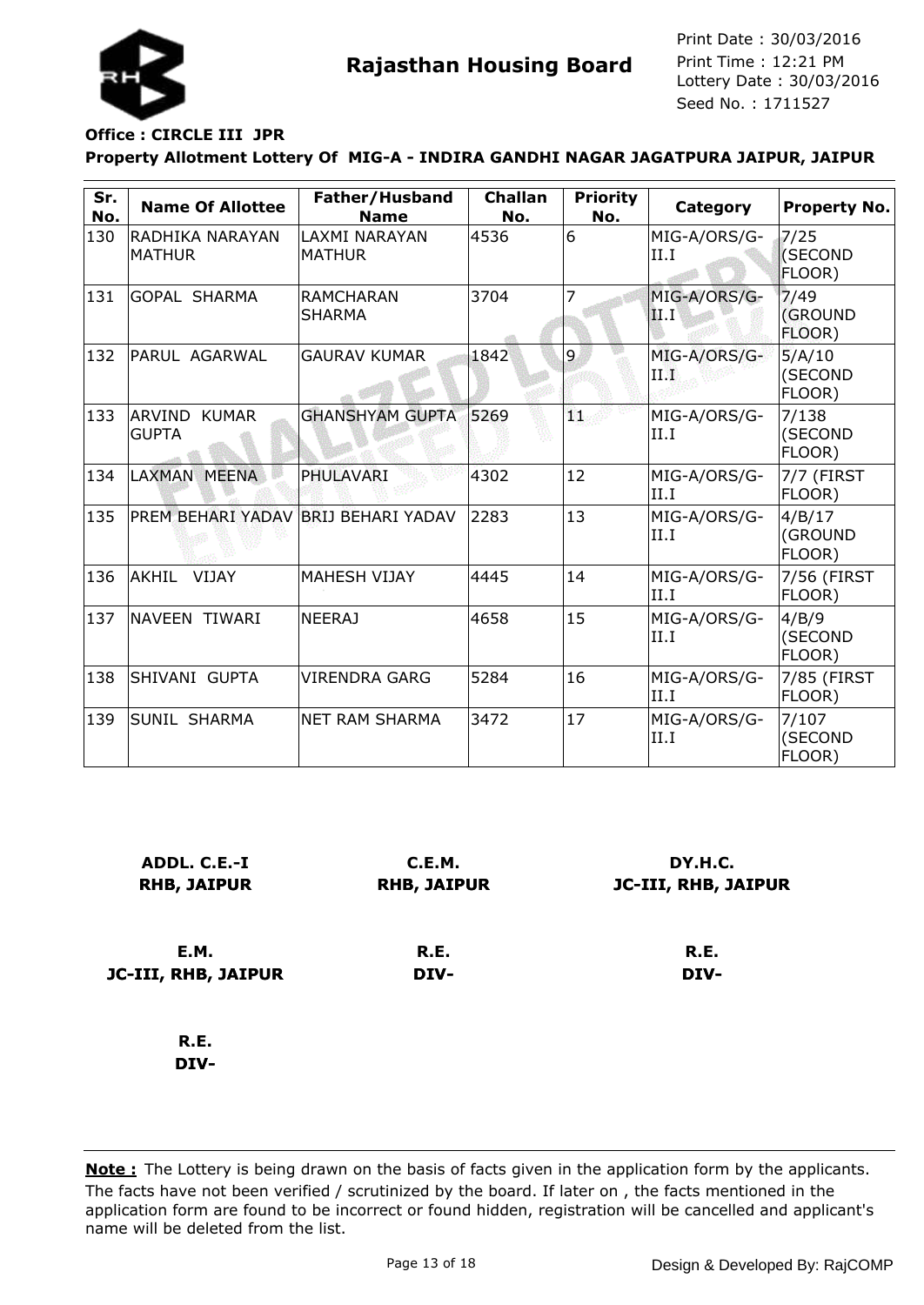

### **Office : CIRCLE III JPR**

#### **Property Allotment Lottery Of MIG-A - INDIRA GANDHI NAGAR JAGATPURA JAIPUR, JAIPUR**

| Sr.<br>No. | <b>Name Of Allottee</b>              | Father/Husband<br><b>Name</b>          | <b>Challan</b><br>No. | <b>Priority</b><br>No. | Category             | <b>Property No.</b>         |
|------------|--------------------------------------|----------------------------------------|-----------------------|------------------------|----------------------|-----------------------------|
| 140        | VIJAY CHAUHAN                        | LATE SH RAJKUMAR                       | 1941                  | 18                     | MIG-A/ORS/G-<br>II.I | 4/B/5 (FIRST<br>FLOOR)      |
| 141        | <b>NITESH KUMAR</b><br><b>SHARMA</b> | RAMAVTAR SHARMA                        | 1596                  | 19                     | MIG-A/ORS/G-<br>II.I | 7/153<br>(SECOND<br>FLOOR)  |
| 142        | IPRIYANKA YADAV                      | <b>JAIPAL</b>                          | 1559                  | 20 <sub>2</sub>        | MIG-A/ORS/G-<br>ПÅ   | 7/131<br>(GROUND<br>FLOOR)  |
| 143        | <b>LOKESH KUMAR</b><br><b>SHARMA</b> | <b>MAHENDRA KUMAR</b><br><b>SHARMA</b> | 4462                  | 23                     | MIG-A/ORS/G-<br>II.I | 4/B/18<br>(GROUND<br>FLOOR) |
| 144        | <b>VARUN VASHISTHA</b>               | <b>S K VASHISTHA</b>                   | 3278                  | 24                     | MIG-A/ORS/G-<br>II.I | 7/12<br>(SECOND<br>FLOOR)   |
| 145        | OM PRAKASH GUPTA                     | <b>BADRI PRASAD</b><br><b>GUPTA</b>    | 3076                  | 25                     | MIG-A/ORS/G-<br>II.I | 7/4 (GROUND<br>FLOOR)       |
| 146        | <b>ANKUR VIJAY</b>                   | <b>MAHESH VIJAY</b>                    | 4431                  | 26                     | MIG-A/ORS/G-<br>II.I | 7/105<br>(SECOND<br>FLOOR)  |
| 147        | JAI GOPAL SHARMA                     | <b>BAL KISHAN</b><br><b>SHARMA</b>     | 1877                  | 27                     | MIG-A/ORS/G-<br>II.I | 7/151 (FIRST<br>FLOOR)      |
| 148        | <b>SITA CHOUDHARY</b>                | <b>MAHENDRA PRATAP</b><br><b>SINGH</b> | 4997                  | 28                     | MIG-A/ORS/G-<br>II.I | 7/5 (FIRST<br>FLOOR)        |
| 149        | IHUKUM<br><b>SINGH</b>               | <b>CHITTAR SINGH</b>                   | 3332                  | 29                     | MIG-A/ORS/G-<br>II.I | 7/149 (FIRST<br>FLOOR)      |
| 150        | RAVENDRA PAL<br><b>SINGH</b>         | <b>RAJPAL SINGH</b>                    | 4016                  | 31                     | MIG-A/ORS/G-<br>II.I | 5/A/5 (FIRST<br>FLOOR)      |

| ADDL. C.E.-I<br><b>RHB, JAIPUR</b> | C.E.M.<br><b>RHB, JAIPUR</b> | DY.H.C.<br><b>JC-III, RHB, JAIPUR</b> |
|------------------------------------|------------------------------|---------------------------------------|
| E.M.                               | R.E.                         | R.E.                                  |
| JC-III, RHB, JAIPUR                | DIV-                         | DIV-                                  |
| R.E.                               |                              |                                       |
| DIV-                               |                              |                                       |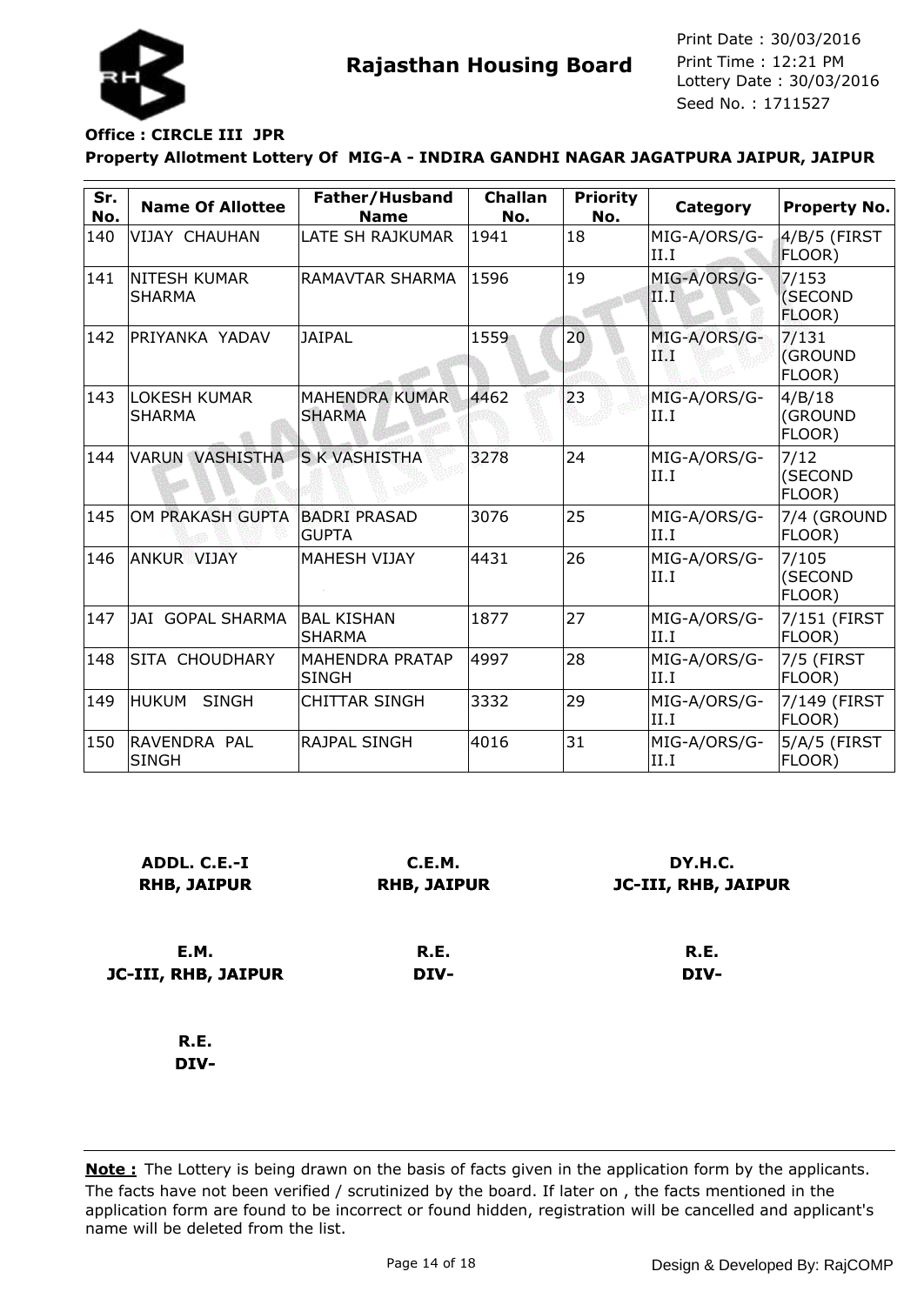

### **Property Allotment Lottery Of MIG-A - INDIRA GANDHI NAGAR JAGATPURA JAIPUR, JAIPUR Office : CIRCLE III JPR**

| Sr.<br>No. | <b>Name Of Allottee</b>              | Father/Husband<br><b>Name</b>       | <b>Challan</b><br>No. | <b>Priority</b><br>No. | Category              | <b>Property No.</b>         |
|------------|--------------------------------------|-------------------------------------|-----------------------|------------------------|-----------------------|-----------------------------|
| 151        | KAUSHLYA DEVI                        | <b>JAGAN SINGH</b>                  | 2524                  | 32                     | MIG-A/ORS/G-<br>II.I  | 7/104 (FIRST<br>FLOOR)      |
| 152        | <b>HARSH GOYAL</b>                   | A.K.GOYAL                           | 4178                  | 33                     | MIG-A/ORS/G-<br>II.I  | 7/1 (GROUND<br>FLOOR)       |
| 153        | RITU KAMAL YADAV                     | RAJENDRA KUMAR<br><b>MEENA</b>      | 4287                  | 34                     | MIG-A/ORS/G-<br>FL I  | 7/157 (THIRD<br>FLOOR)      |
| 154        | <b>RAMESH CHAND</b><br><b>TIWARI</b> | MIJAJILAL                           | 4663                  | 35 <sub>1</sub>        | MIG-A/ORS/G-<br>TI W  | $5/A/6$ (FIRST<br>FLOOR)    |
| 155        | CHARU GUPTA                          | <b>MUKUT BIHARI</b><br><b>GUPTA</b> | 4978                  | 36                     | MIG-A/ORS/G-<br>II.I  | 7/51<br>(GROUND<br>FLOOR)   |
| 156        | <b>GHANSHYAM</b><br><b>SHARMA</b>    | <b>RADHAMOHAN</b><br><b>SHARMA</b>  | 2393                  | 37                     | MIG-A/ORS/G-<br>II.I  | 5/A/17<br>(GROUND<br>FLOOR) |
| 157        | <b>VIKASH CHAHAR</b>                 | <b>ARJUN SINGH</b>                  | 3044                  | $\mathbf{1}$           | MIG-A/ORS/G-<br>II.II | 4/B/2<br>(GROUND<br>FLOOR)  |
| 158        | <b>CA PRASHANT</b><br>VASHISTHA      | NIRANJAN LAL<br><b>SHARMA</b>       | 1745                  | $\overline{2}$         | MIG-A/ORS/G-<br>II.II | 4/B/11<br>(SECOND<br>FLOOR) |
| 159        | <b>IRAMESH CHAND</b><br><b>GUPTA</b> | <b>RADHA MOHAN</b><br><b>GUPTA</b>  | 3808                  | 3                      | MIG-A/ORS/G-<br>II.II | 7/136 (FIRST<br>FLOOR)      |
| 160        | AJAY GAUTAM                          | SH. SITARAM<br><b>GAUTAM</b>        | 3261                  | $\overline{4}$         | MIG-A/ORS/G-<br>II.II | 7/112 (THIRD<br>FLOOR)      |
| 161        | LALITA DAYAL                         | PRABHU DAYAL                        | 3201                  | $\mathbf{1}$           | MIG-A/ORS/G-<br>lIV   | 7/86 (FIRST<br>FLOOR)       |
| 162        | NITIN KUMAR                          | R C NIRMAL                          | 2610                  | $\overline{2}$         | MIG-A/ORS/G-<br>lIV   | 7/54 (FIRST<br>FLOOR)       |

| ADDL. C.E.-I<br><b>RHB, JAIPUR</b> | C.E.M.<br><b>RHB, JAIPUR</b> | DY.H.C.<br>JC-III, RHB, JAIPUR |
|------------------------------------|------------------------------|--------------------------------|
| E.M.                               | R.E.                         | R.E.                           |
| <b>JC-III, RHB, JAIPUR</b>         | DIV-                         | DIV-                           |
| R.E.<br>----                       |                              |                                |

**DIV-**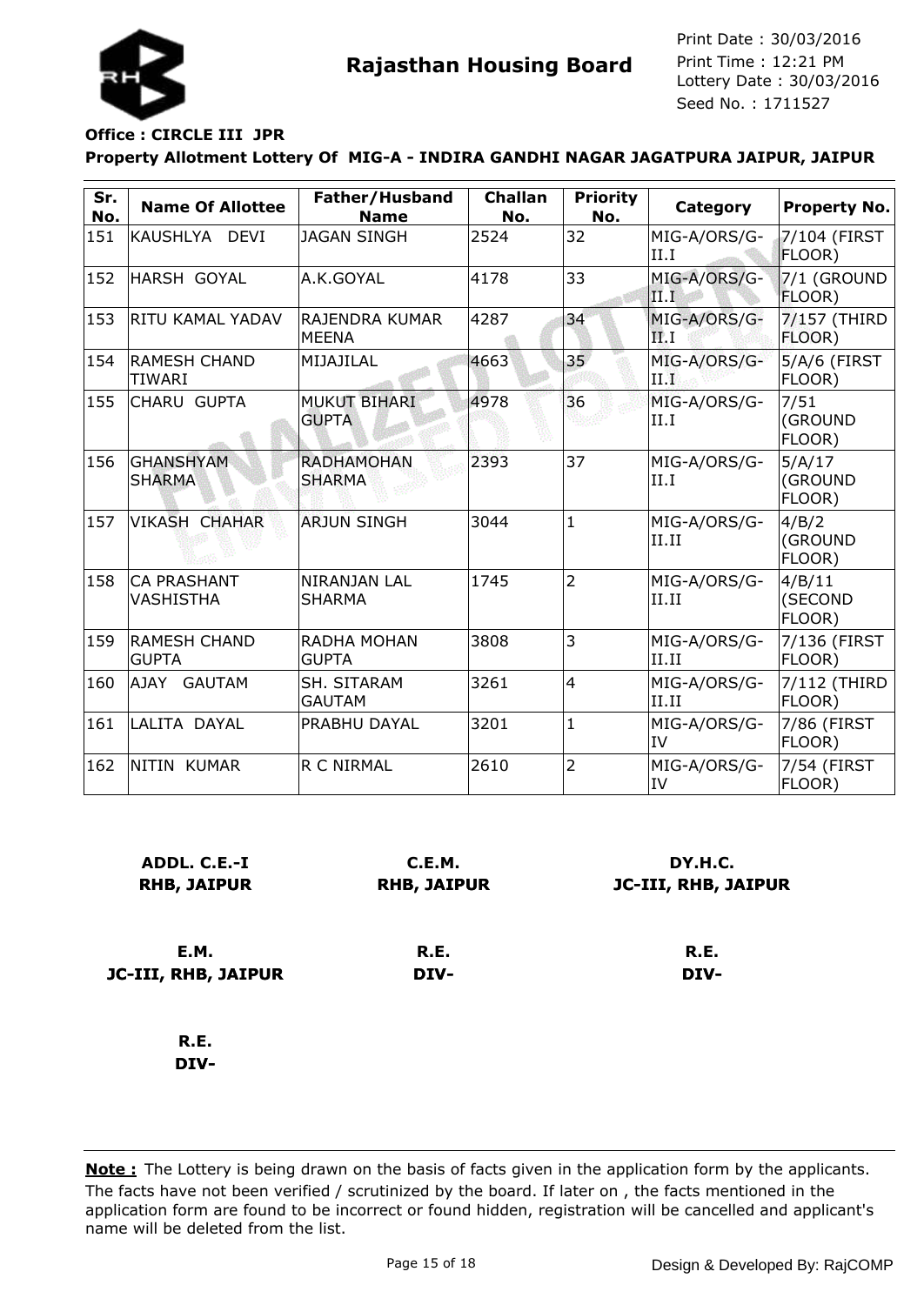

### **Office : CIRCLE III JPR**

#### **Property Allotment Lottery Of MIG-A - INDIRA GANDHI NAGAR JAGATPURA JAIPUR, JAIPUR**

| Sr.<br>No. | <b>Name Of Allottee</b>              | Father/Husband<br><b>Name</b>         | <b>Challan</b><br>No. | <b>Priority</b><br>No. | <b>Category</b>           | <b>Property No.</b>         |
|------------|--------------------------------------|---------------------------------------|-----------------------|------------------------|---------------------------|-----------------------------|
| 163        | SURESH KUMAR                         | <b>RAM PAL</b>                        | 2852                  | 3                      | MIG-A/ORS/G-<br><b>IV</b> | 5/A/11<br>(SECOND<br>FLOOR) |
| 164        | ROMIL JOHIA                          | MILAN KUMAR JOHIA 4848                |                       | 5                      | MIG-A/ORS/G-<br>IV        | 7/53 (FIRST<br>FLOOR)       |
| 165        | MAYANK JAJORIA                       | <b>BABU LAL</b>                       | 4224                  | $6\overline{6}$        | MIG-A/ORS/G-<br>IV        | 7/139<br>(SECOND<br>FLOOR)  |
| 166        | SARITA VERMA                         | <b>JAGDISH PRASAD</b><br><b>VERMA</b> | 2157                  |                        | MIG-A/ORS/G-<br>IV        | 7/118 (FIRST<br>FLOOR)      |
| 167        | MAHENDRA VERMA                       | NARAIN UCHANIA                        | 3272                  | 8                      | MIG-A/ORS/G-<br>IV        | 7/156<br>(SECOND<br>FLOOR)  |
| 168        | <b>SUDHIR KUMAR</b><br><b>SONKER</b> | <b>MAHESH PRASAD</b><br><b>SONKER</b> | 2023                  | 9                      | MIG-A/ORS/G-<br>IV        | 7/43<br>(SECOND<br>FLOOR)   |
| 169        | PRAVEEN KUMAR                        | <b>HANUMAN SAHAI</b>                  | 3433                  | 12                     | MIG-A/ORS/G-<br>IV        | 7/57<br>(SECOND<br>FLOOR)   |
| 170        | RAMLAL BAIRWA                        | PANNA LAL BAIRWA                      | 2460                  | 13                     | MIG-A/ORS/G-<br>IV        | 7/108<br>(SECOND<br>FLOOR)  |
| 171        | <b>SUNITA</b><br><b>CHOPRA</b>       | <b>VINOD KUMAR</b>                    | 4673                  | 15                     | MIG-A/ORS/G-<br>IV        | 5/A/21<br>(SECOND<br>FLOOR) |
| 172        | <b>CHETAN SHARMA</b>                 | <b>UMA SHANKAR</b>                    | 2870                  | $\mathbf{1}$           | MIG-A/ORS/G-<br>IX.I      | 4/B/3<br>(GROUND<br>FLOOR)  |

| ADDL. C.E.-I<br><b>RHB, JAIPUR</b> | C.E.M.<br><b>RHB, JAIPUR</b> | DY.H.C.<br><b>JC-III, RHB, JAIPUR</b> |
|------------------------------------|------------------------------|---------------------------------------|
| E.M.                               | R.E.                         | R.E.                                  |
| JC-III, RHB, JAIPUR                | DIV-                         | DIV-                                  |
| R.E.                               |                              |                                       |

**DIV-**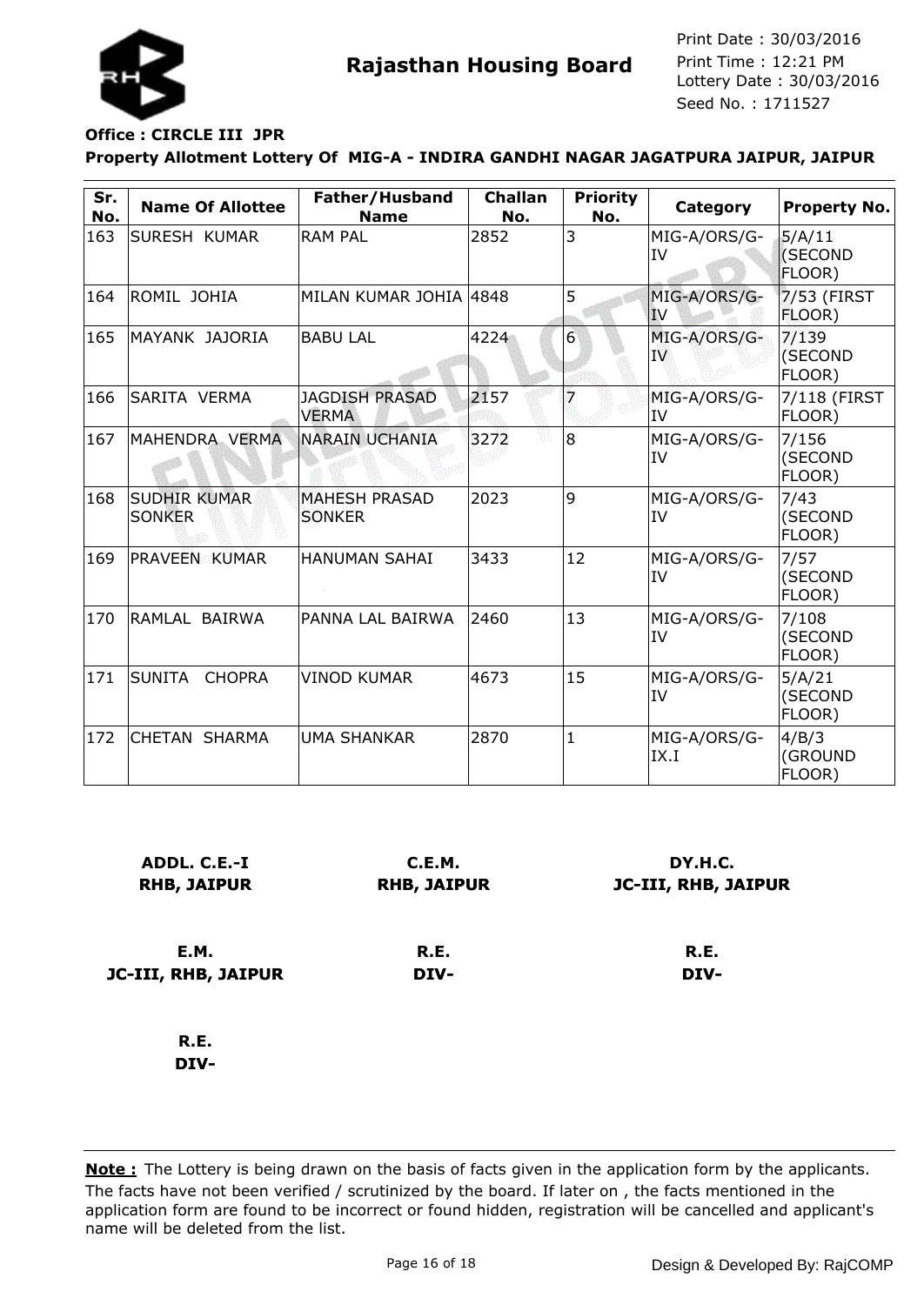

### **Office : CIRCLE III JPR**

#### **Property Allotment Lottery Of MIG-A - INDIRA GANDHI NAGAR JAGATPURA JAIPUR, JAIPUR**

| Sr.<br>No. | <b>Name Of Allottee</b>               | Father/Husband<br><b>Name</b>      | <b>Challan</b><br>No. | <b>Priority</b><br>No. | <b>Category</b>            | <b>Property No.</b>              |
|------------|---------------------------------------|------------------------------------|-----------------------|------------------------|----------------------------|----------------------------------|
| 173        | VIMLA DEVI<br><b>MERATWAL</b>         | PREM CHAND<br><b>MERATWAL</b>      | 2154                  | $\overline{2}$         | MIG-A/ORS/G-<br>IX.I       | 7/65<br><b>(GROUND</b><br>FLOOR) |
| 174        | <b>PRAVEEN</b><br><b>KUMAR</b>        | <b>DURGA RAM MEENA</b>             | 2214                  | $\mathbf{1}$           | MIG-A/ORS/G-V 7/89         | (SECOND<br>FLOOR)                |
| 175        | ASHOK KUMAR MINA                      | <b>BHORE LAL MINA</b>              | 3041                  | 3                      | MIG-A/ORS/G-V              | 7/28<br>(SECOND<br>FLOOR)        |
| 176        | <b>MUKESH KUMAR</b><br><b>MEENA</b>   | <b>RAM NARAYAN</b><br><b>MEENA</b> | 4569                  | $\overline{4}$         | MIG-A/ORS/G-V 7/45 (THIRD  | FLOOR)                           |
| 177        | <b>NEETU MEENA</b>                    | <b>JITENDER MEENA</b>              | 2433                  | 5                      | MIG-A/ORS/G-V              | 7/10<br>(SECOND<br>FLOOR)        |
| 178        | MANNA LAL KAROL                       | <b>CHOTE LAL KAROL</b>             | 3413                  | 6                      | MIG-A/ORS/G-V 7/61 (THIRD  | FLOOR)                           |
| 179        | <b>RAJESH KUMAR</b><br><b>MEENA</b>   | <b>RAM SWAROOP</b><br><b>MEENA</b> | 4483                  | 7                      | MIG-A/ORS/G-V 7/81         | (GROUND<br>FLOOR)                |
| 180        | <b>GEETA BAI MEENA</b>                | <b>ROOP SINGH MEENA</b>            | 5271                  | 8                      | MIG-A/ORS/G-V 7/141 (THIRD | FLOOR)                           |
| 181        | <b>DEVENDER KUMAR</b><br><b>MEENA</b> | <b>HIRA LAL MEENA</b>              | 4933                  | 9                      | MIG-A/ORS/G-V 7/121        | (SECOND<br>FLOOR)                |
| 182        | BHEEM SEN MEENA                       | <b>BHAGWAN DAS</b><br><b>MEENA</b> | 2943                  | 10                     | MIG-A/ORS/G-V 7/160 (THIRD | FLOOR)                           |

| ADDL. C.E.-I<br><b>RHB, JAIPUR</b> | C.E.M.<br><b>RHB, JAIPUR</b> | DY.H.C.<br><b>JC-III, RHB, JAIPUR</b> |
|------------------------------------|------------------------------|---------------------------------------|
| E.M.                               | R.E.                         | R.E.                                  |
| JC-III, RHB, JAIPUR                | DIV-                         | DIV-                                  |
| R.E.                               |                              |                                       |
| DIV-                               |                              |                                       |